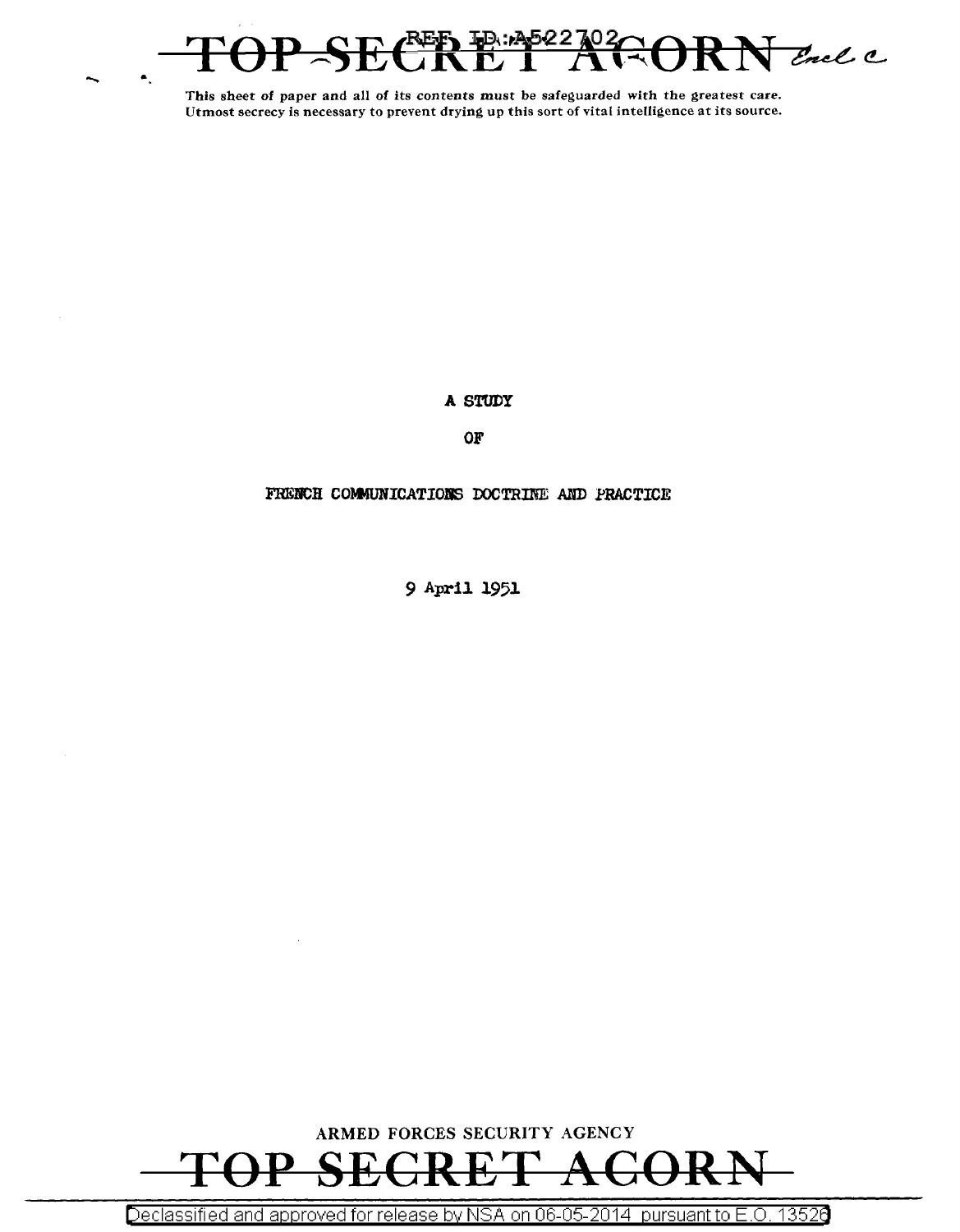# **REP**

This sheet of paper and all of its contents must be safeguarded with the greatest care. Utmost secrecy is necessary to prevent drying up this sort of vital intelligence at its source.

9 April 1951

A Study of French Communications Doctrine and Practice

A. Statement of the Problem.

In order properly to evaluate the state of security of French communications, the history of French cryptographic practice must be studied with the purpose of finding answers to four questions:

1. Do the French know what constitutes sound COMSEC doctrine?

2. Do their cryptographic practices demonstrate that such knowledge is indeed applied?

3. Do they supervise communications in order to detect compromises and take corrective action?

4. Do they use cryptographic systems that guarantee adequate security?

Answers to these questions have been sought from two sources: the actual published documents of French Cryptographic Services, and the history of French practice as it is known to AFSA.

B. Facts Bearing on the Problem and Discussion.

This discussion will be concerned primarily with the communications of the Army and the Foreign Ministry because it is in these two fields that there is most current information available.

 $\mathbf{I}$ 

ARMED FORCES SECURITY AGENCY

ECRET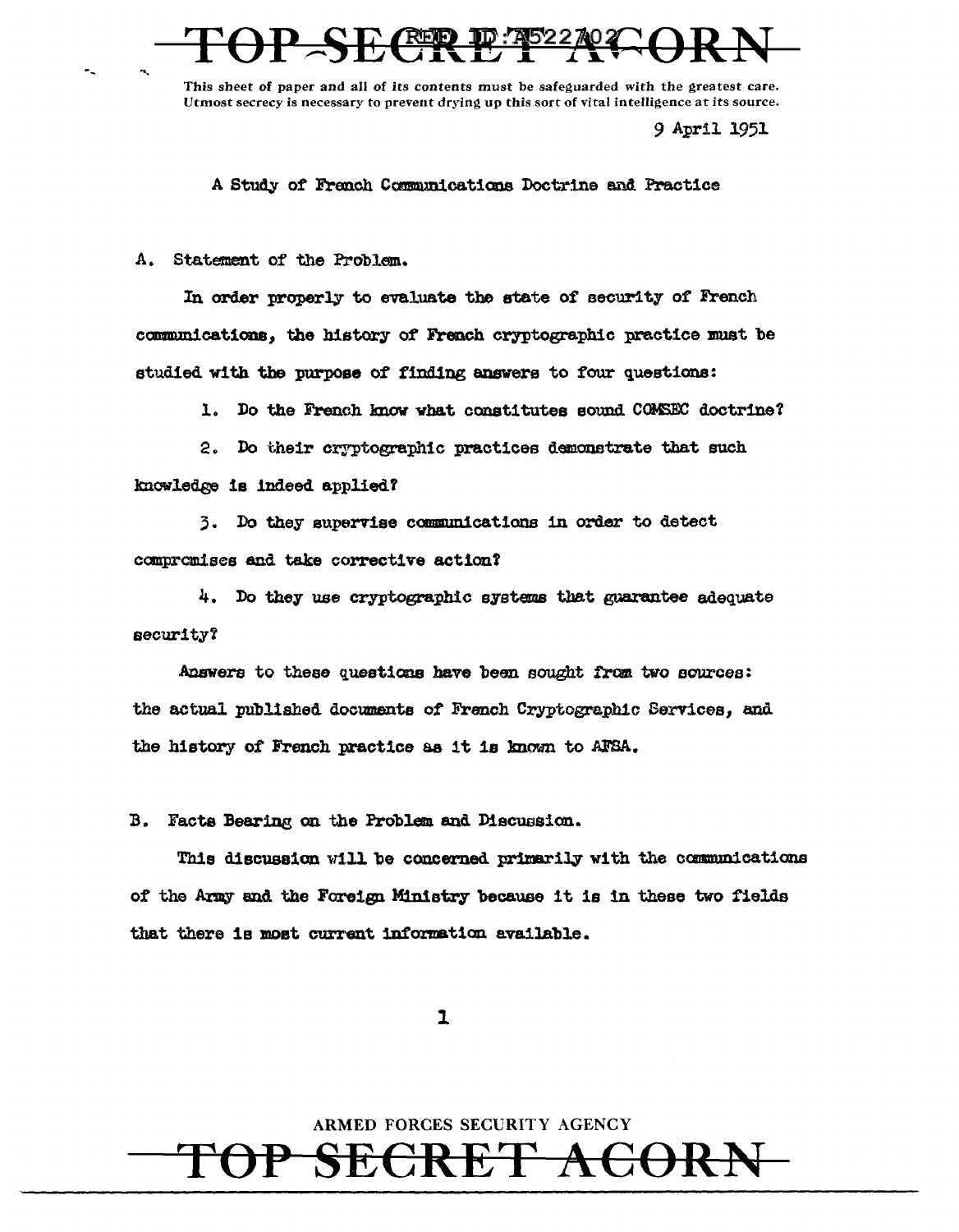# <u>квр др</u>

This sheet of paper and all of its contents must be safeguarded with the greatest care. Utmost secrecy is necessary to prevent drying up this sort of vital intelligence at its source.

## 1. Do the French know what constitutes sound COMSEC doctrine?

The most recent explicit statement of French COMSBC doctrine available is the "Instruction relative a l'organisation et au fonctionnement du service de la correspondance chiffrée", issued in 1941 by the Secretariat of State for War, General Staff of the Army, Deuxième Bureau. Following is a translation of Chapter 1, "Cryptographic Secrecy" of Section II. "Cryptographic Security".

"Cryptographic secrecy demands a strict observance of precautionary measures which are sometimes neglected: certain imprudences. which seem at first sight harmless, are capable, indeed, of gravely compromising the security of cryptographic systems.

NO CRYPTOGRAPHIC SYSTEM IS PROOF AGAINST CERTAIN

IMPRUDENCES, ESPECIALLY WHEN THEY ARE REPEATED."

Maintenance of the security of cryptography is, consequently, the primary condition of its employment. It demands on the part of the cryptographer the rigorous observance of the rules, called "General Security Measures", enumerated in Chapter II following, which are the result of numerous experiences.

"It is important then that in all echelons the regulations concerning encryption be scrupulously observed".

The document cited, other related documents, plus files of correspondence of the Cryptographic Section of the Army General Staff, prove conclusively that the Franch Army, at least during the War, recognized the need for maintenance of communication security, that it expended

2

ARMED FORCES SECURITY AGENCY

 $\bf{H}$ 

ヸ

<del>ACOR</del>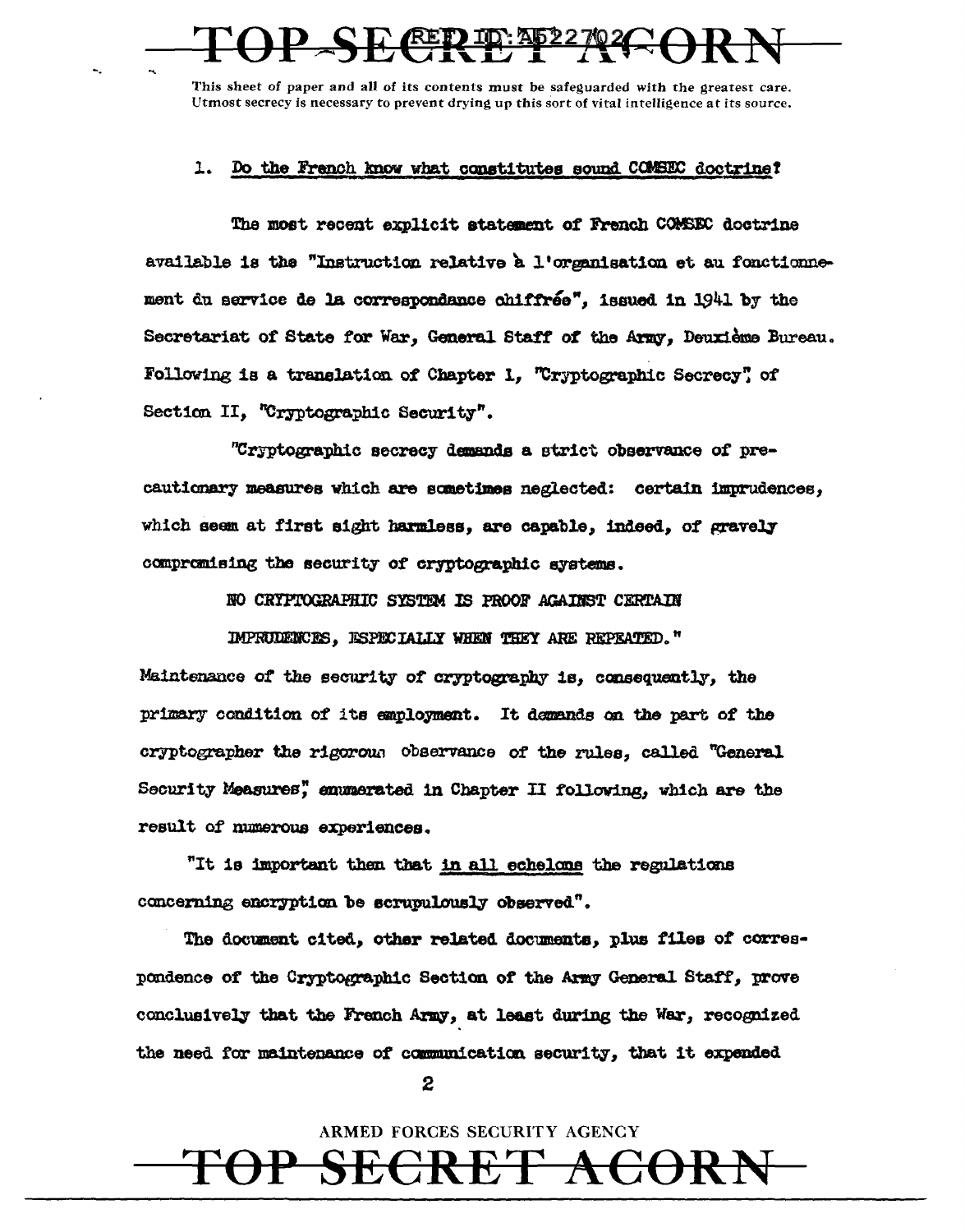# PSECIPER COOP

This sheet of paper and all of its contents must be safeguarded with the greatest care. Utmost secrecy  $\sharp$ s necessary to prevent drying up this sort of vital intelligence at its source.

considerable effort in the years preceding the last war in training cryptographers, and that it was amply aware of the ways in which communications security could be maintained. Pertinent quotations from documents on the subject will be found in Tab A.

The only documentary evidence on Diplomatic doctrine is found in the prefaces to certain captured codes. These prefaces give instructions for the use of the system, and also set forth some general security rules. These rules indicate that the Foreign Ministry cryptographers, too, were aware of the dangers of poor COMSEC practice and tried to instruct the users of systems in ways to avoid commonising their security.

Army, Navy, and Diplomatic doctrine are generally the same on matters like physical security, avoidance of compromise by plain-text reference to code messages, need for paraphrasing when communicating code text to

|                                          | a third person, and varying of indicators in enciphered code telegrams.                                                                                                                                                            |  |  |  |  |  |
|------------------------------------------|------------------------------------------------------------------------------------------------------------------------------------------------------------------------------------------------------------------------------------|--|--|--|--|--|
| $EO 3.3(h)(2)$ .<br>PL 86-36/50 USC 3605 | offer sufficient evidence of the fact that                                                                                                                                                                                         |  |  |  |  |  |
|                                          | the laws of COMSEC are known to the authorities. As deduced from these                                                                                                                                                             |  |  |  |  |  |
|                                          | the French rules are very similar to those of the U.S. Army.                                                                                                                                                                       |  |  |  |  |  |
|                                          | Most of the rules are apparently known, also, in at least some quarters                                                                                                                                                            |  |  |  |  |  |
|                                          | of the Diplomatic service. For example, the principle that a given $\mathbb{P}^{C \setminus 3.3(h)(2)}$ energy of the $\mathbb{P}^{C \setminus 3.3(h)(2)}$<br>system should be used for correspondence of a certain classification |  |  |  |  |  |
|                                          |                                                                                                                                                                                                                                    |  |  |  |  |  |
|                                          | is not unknown.                                                                                                                                                                                                                    |  |  |  |  |  |
|                                          |                                                                                                                                                                                                                                    |  |  |  |  |  |
|                                          |                                                                                                                                                                                                                                    |  |  |  |  |  |
|                                          |                                                                                                                                                                                                                                    |  |  |  |  |  |
|                                          | 3                                                                                                                                                                                                                                  |  |  |  |  |  |
|                                          |                                                                                                                                                                                                                                    |  |  |  |  |  |
|                                          | ARMED FORCES SECURITY AGENCY                                                                                                                                                                                                       |  |  |  |  |  |
|                                          |                                                                                                                                                                                                                                    |  |  |  |  |  |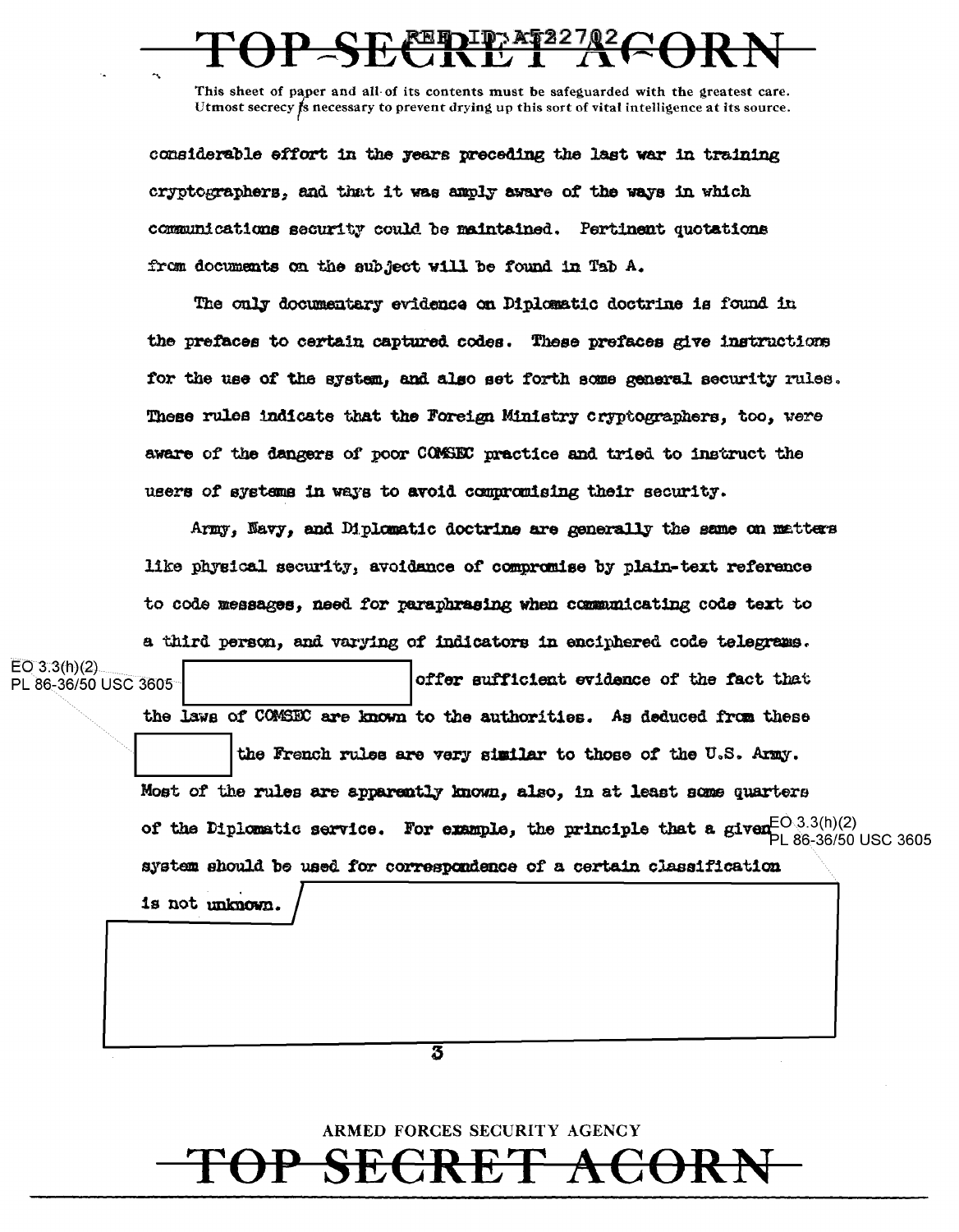REE  $3.3(h)(2)$ PL 86-36/50 USC 3605

This sheet of paper and all of its contents must be safeguarded with the greatest care. Utmost secrecy is necessary to prevent drying up this sort of vital intelligence at its source.

While there are many similarities in Army, Navy and Foreign Ministry doctrine with respect to cryptographic practice, there are certain differences, some of which appear traceable to mere lack of a specific doctrine on the part of the Foreign Ministry.

ARMED FORCES SECURITY AGENCY

E<del>CRET ACORN</del>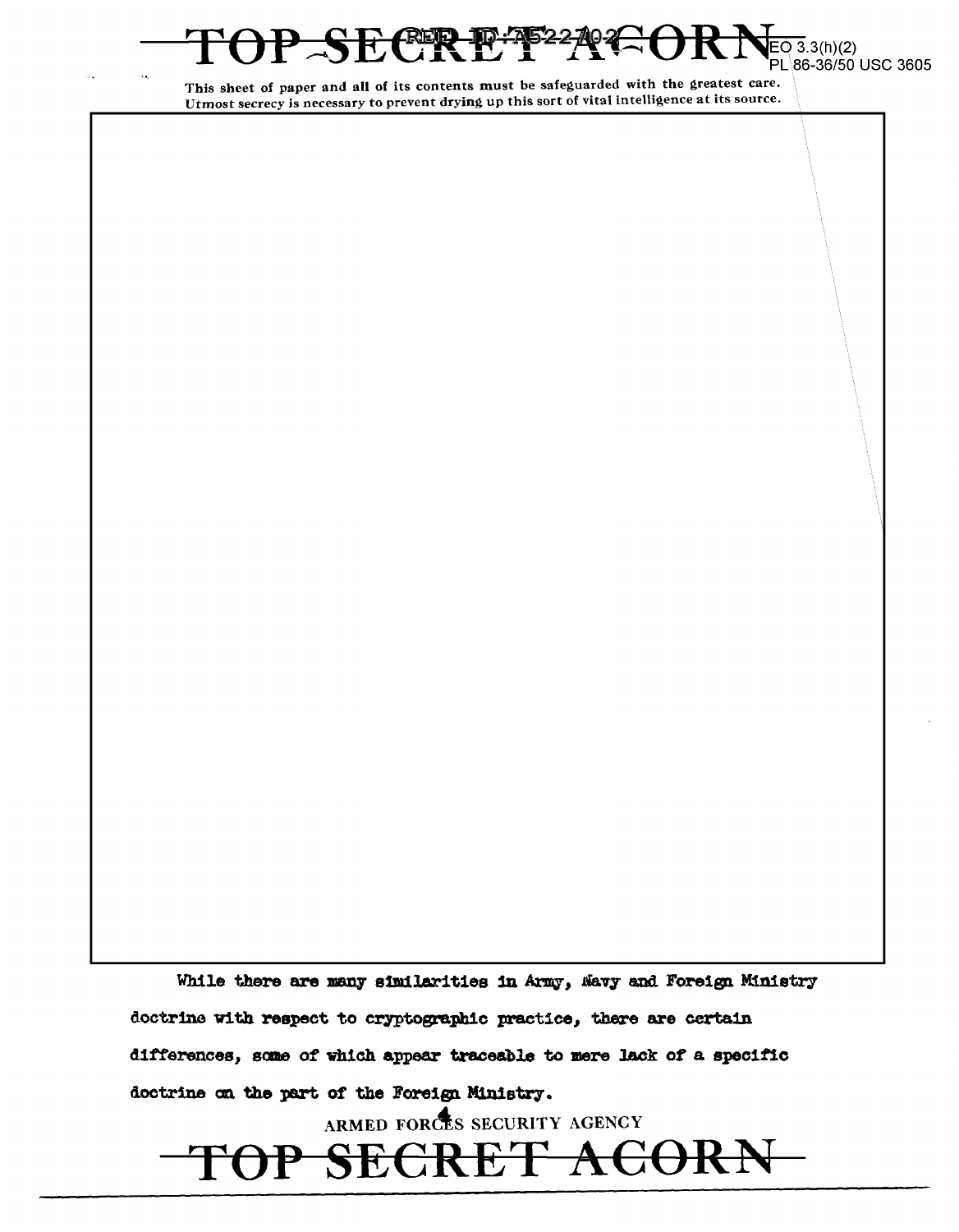# FET 17

This sheet of paper and all of its contents must be safeguarded with the greatest care. Utmost secrecy is necessary to prevent drying up this sort of vital intelligence at its source.

There is noted one major doctrinal difference: the Foreign Ministry allows the use of unenciphered code. Furthermore, although some highly classified codes are accompanied by the warning that they must never be used unenciphered, others have been officially used both enciphered and unenciphered, thus affording an excellent opening for cryptanalytic study. The Army's position, as deduced from several statements in instructional documents, is that the originator decides whether a tele-gram is to be enciphered or not. If it is to be enciphered, however, "Simple encipherment is, in general, insufficient to insure the security of the texts". Plain codes, the doctrine runs, are susceptible of analysis, especially if widely used, and furthermore, codes can be secretly photographed. Therefore, "all radio-telegrams must be in enciphered code. It is absolutely forbidden to send radio-telegrams in unenciphered code." As a result of the application of these opposite doctrines, there is no case known of Army use of plain code, whereas

 $EO$  3.3(h)(2) Army doctrine recognizes the problem of repetition of stereotyped PL 86-36/50 USC 3605 expressions (especially at beginnings and ends of messages) and urges the use of nulls and variation in placement of internal numbers. addresses, message references, etc. Diplomatic awareness of this problem, is limited to the problem of stereotypes at the breaks in message parts.

> Army and Navy instructions urge the systematic use of variants where they exist; no Diplomatic mention of this point is found.

> > 6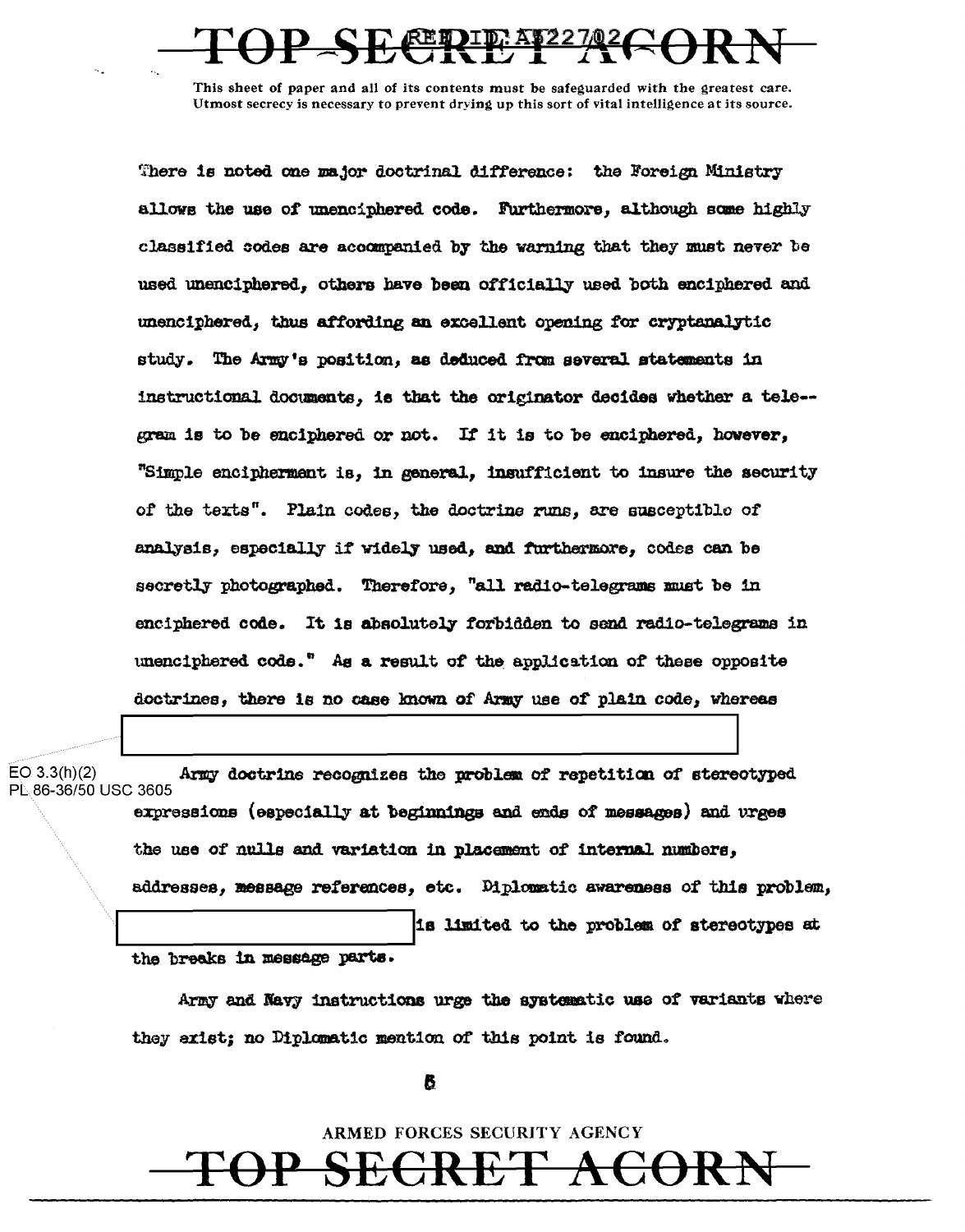"Never send the same text in two telegrams, one in clear and the other in code or one encrypted with one code and the other with another code, or even with another key." This law is laid down in the "Instructtion Secrete du 3 fevrier 1936 relative à l'organisation et au fonctionnement du service de la Correspondance Chiffrée dans l'Armee en temps de paix et en temps de guerre" issued by the Cryptographic Section of the Army General Staff. It is added that, where necessary, the same substance, paraphrased and otherwise altered, may be sent in two systems. The same rule can not be found in any Foreign Ministry instructions  $_{PL}^{EO\ 3.3(h)(2)}$  (Se-36/50 USC 3605) although the obvious ban on sending the same text in code and in clear seems to be implied bited There is no evidence, however, either in writing or practice of above. the existence of a ban against repeating the same text in two different codes.

# Do French cryptographic practices demonstrate that their 2. knowledge of sound doctrine is applied?

In the years since 1941, the French have been notoriously lax in their cryptographic practices. This statement applies especially to the Foreign Ministry, but the indictment of the Military services can be only slightly less strong. Whatever real security is enjoyed by French communications results directly from the use of a few inherently good ayatems. Short of physical loss, it is difficult to compromise completely a true one-time pad. But if the system itself is at all

6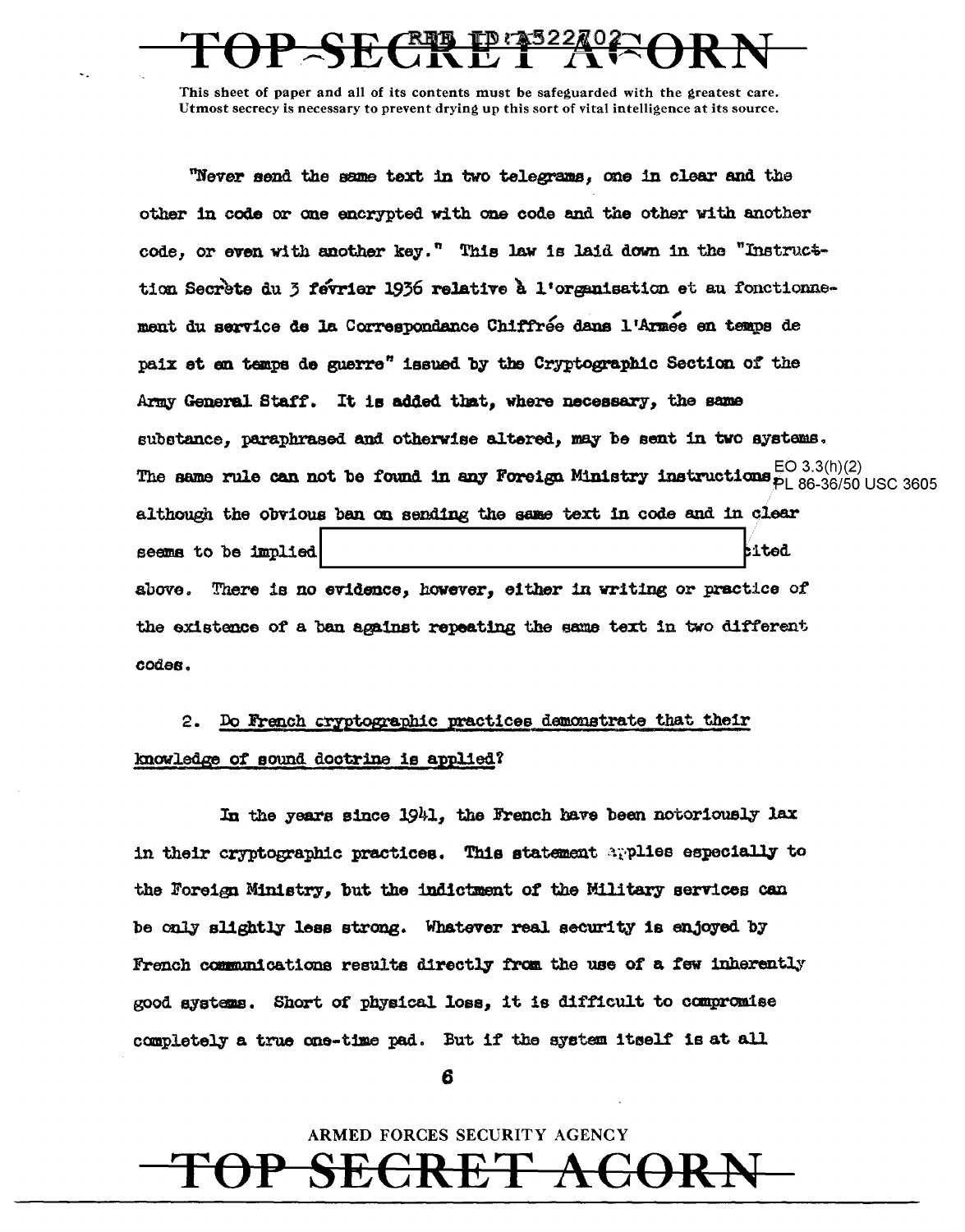# <u>\_kra A</u>

This sheet of paper and all of its contents must be safeguarded with the greatest care. Utmost secrecy is necessary to prevent drying up this sort of vital intelligence at its source.

vulnerable, the French can almost be counted upon to endanger it by violating the most important rules of COMSEC.

French violations of security fall under three headings.

 $(1)$ improper construction of system, (2) improper composition of cryptograms (3) failure to observe the rules against encipherment of the same text in two avstems.

A few examples of each kind of violation will suffice to illustrate the case:

 $(1)$ Improper construction.

(a) Both one-part and 2-part codes are re-generated one from another by simple re-pagination and re-lineation.

(b) Additive key is systematically generated.

(c) The same key is used to encipher several codes. (The Army has been especially derelict in this respect).

Under this head might also be mentioned the fact that it has often happened that the compilation authorities have issued instructions for use of systems in an attempt to improve security, only to have their procedure provide new weaknesses for the analyst to exploit. Such a case was the instruction that the groups for indicating the parts of a multipart message cease to appear in clear at the end of the part, and be enciphered somewhere in the body of the text. At the time this change was made, it took three code groups to indicate the part. Many

 $E\Phi$  3.3(h)(2)

PL 86-36/50 USC 3605

ကွ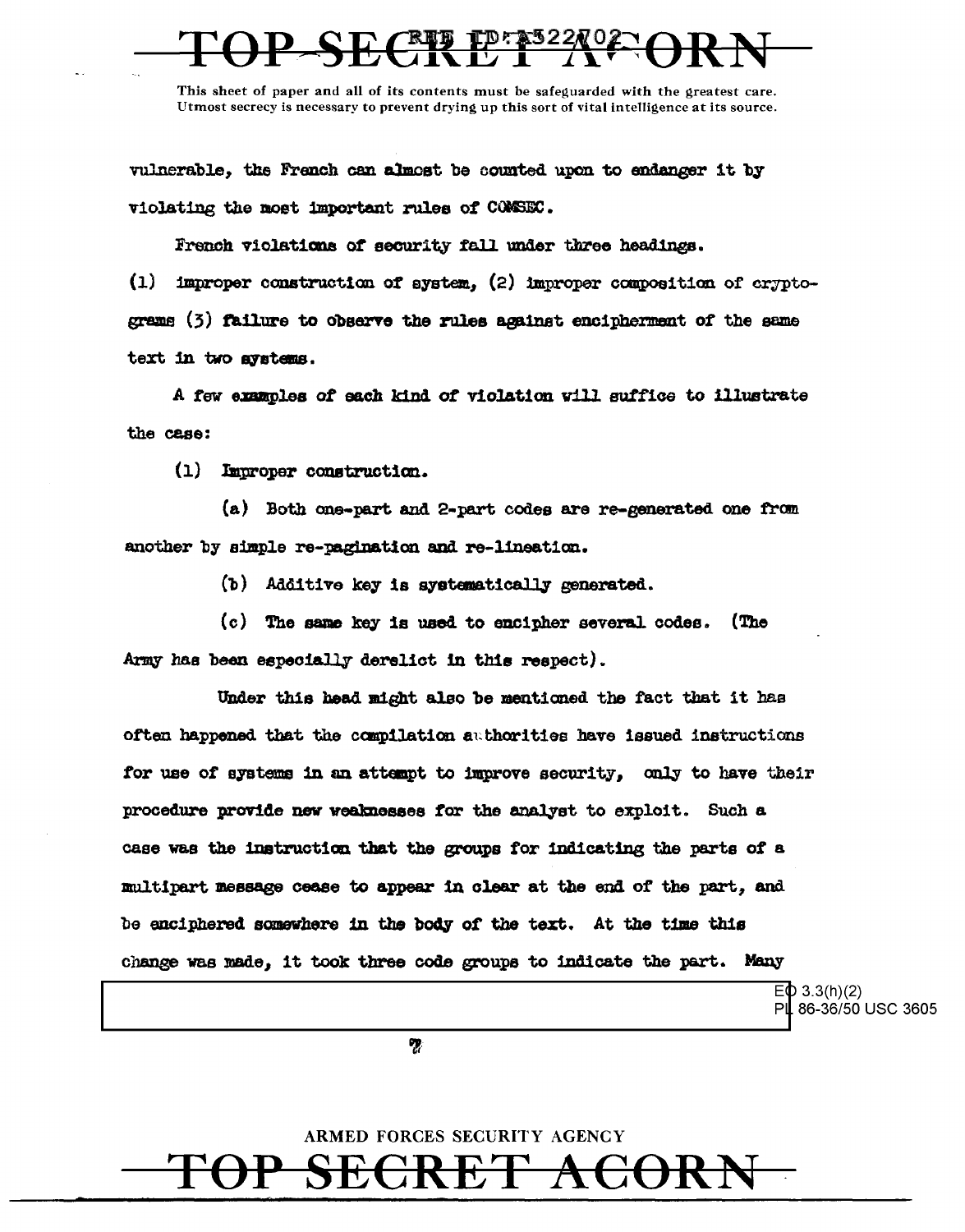$(2)$ Improper Composition.

> $(a)$ Stereotyped beginnings are regularly employed.

(b) Plain-text addresses are often repeated, enciphered,

in the text.

 $\mathcal{L}_{\mathcal{L}}$ 

- $(c)$ When variants are available, certain ones are over-used.
- (3) Re-encipherment

Of all rules of security, this is possibly the most important. It is also the one that has been violated the most flagrantly and with the most dire results. The Foreign Ministry is by all odds the chief offender on this score, although the Military are by no means free of guilt. Re-encipherments usually come about for one of two reasons.

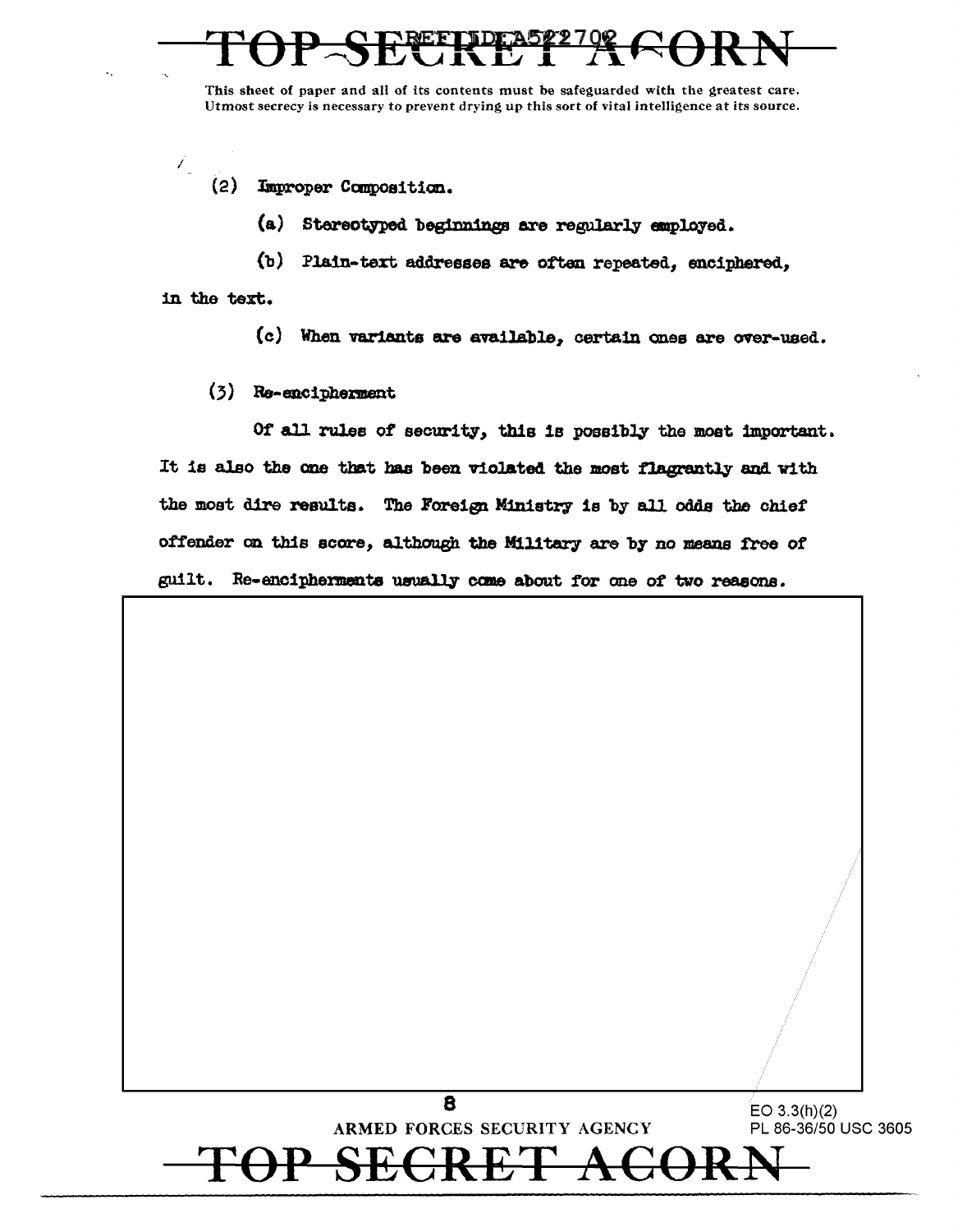### $3.$ Do the French supervise communications in order to detect

compromises and take corrective action?

There is some attempt to catch errors and see that they are not repeated, but it can not be seen that this surveillance is either systematic, consistent or effective.

 $EO.3.3(h)(2)$ PL 86-36/50 USC 3605

The violations that are caught and reported are generally of a

secondary importance.



ARMED FORCES SECURITY AGENCY

## $\bm{\mathcal{A}}$ H, Н,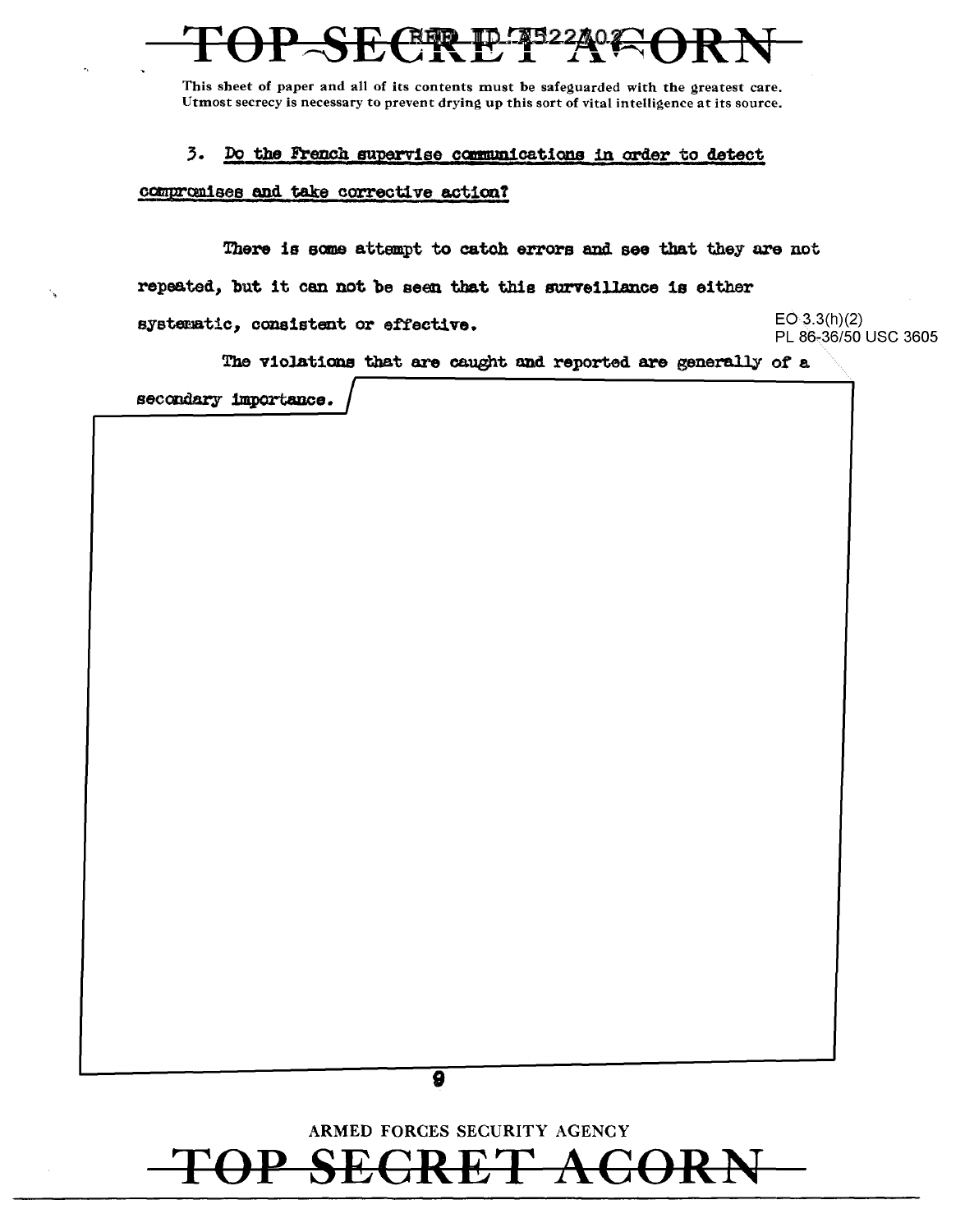# <u>እ: ጭნ22</u><br>|- $EQ$  3.3(h)(2)

This sheet of paper and all of its contents must be safeguarded with the greatest care 26-36/50 USC 3605 Utmost secrecy is necessary to prevent drying up this sort of vital intelligence at its source.

Physical compromises of military systems have been reported

from time to time and the necessary action has been taken.

But most compromises resulting from blunders in communication  $EO$  3.3(h)(2) seem never to be caught. There have been few instances recently of PL 86-36/50 USC 3605

military systems so endangered, but the history of 1947 and 1948 is full



10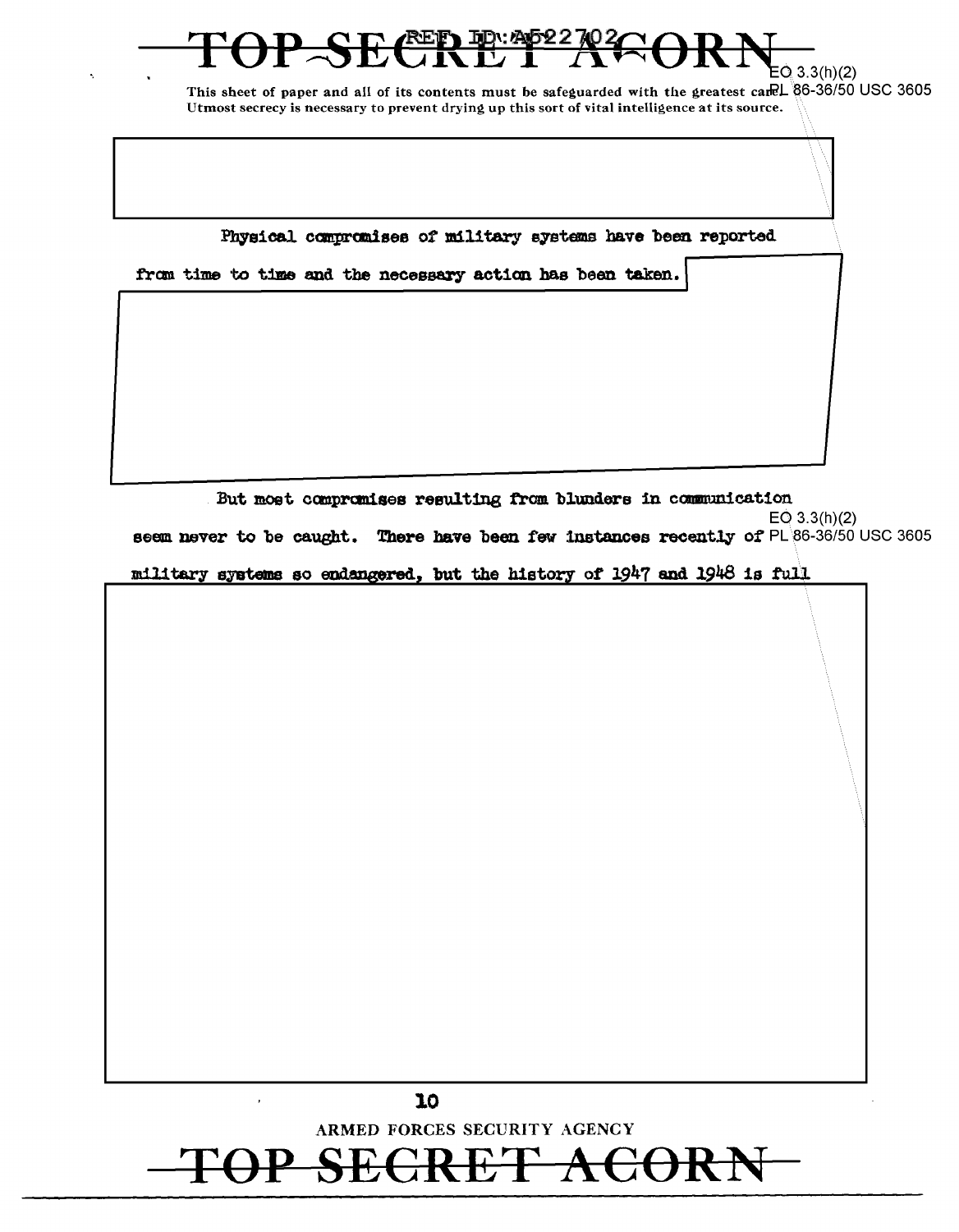# EDRAS22027 <u>T T J</u>

This sheet of paper and all of its contents must be safeguarded with the greatest care. $EO(3.3(h)(2)$ Utmost secrecy is necessary to prevent drying up this sort of vital intelligence at its source. PL 86-36/50 USC 3605

The conclusion can be only that the security monitoring system

of the French - if a formal one exists - is not doing its job.

 $EO(3.3(h)(2)$ PL 86-36/50 USC 3605

4. Do the French use adequately secure cryptographic systems?

 $\mathbf{\mathbf{u}}$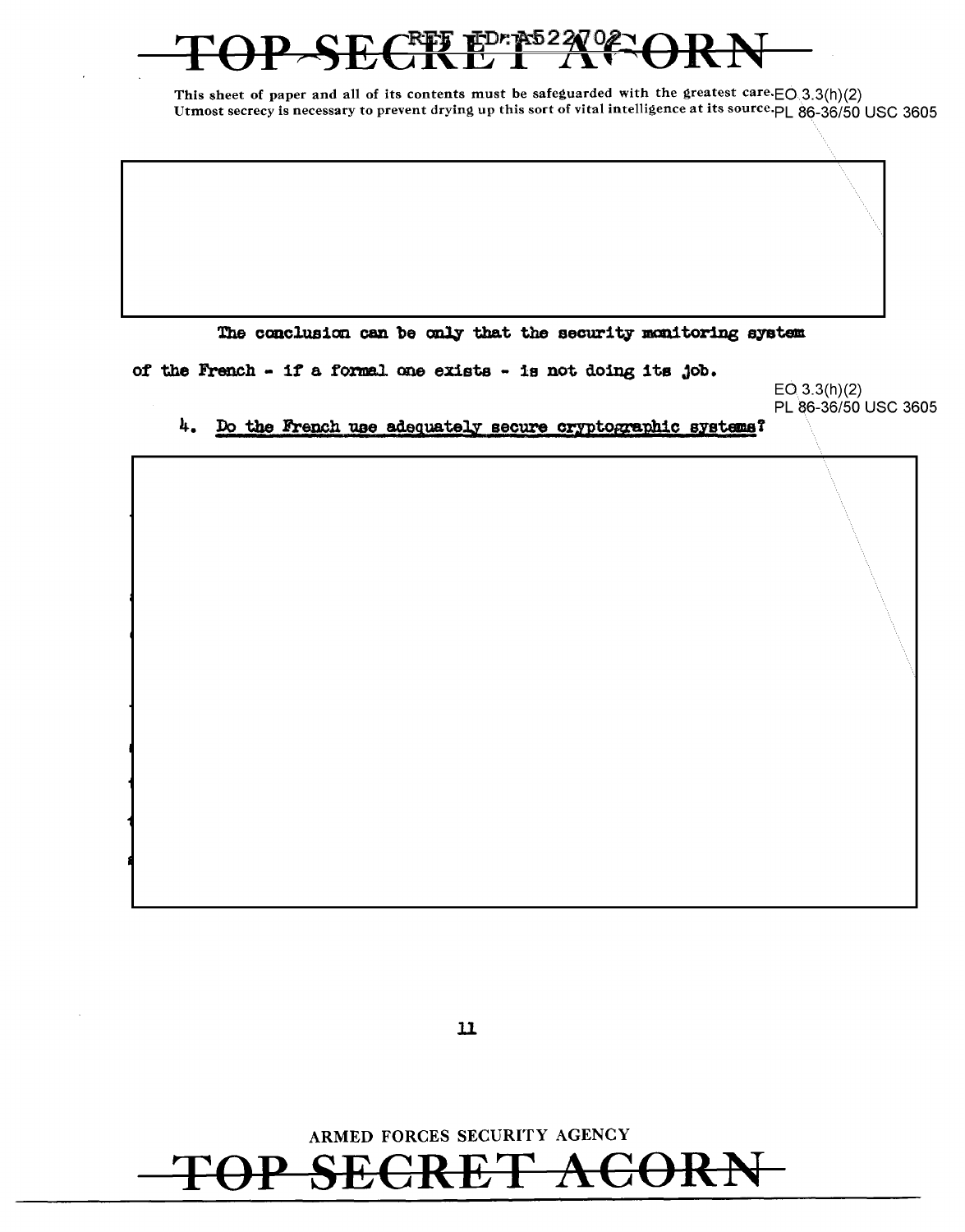# $E$ O 3.3(h)(2)

This sheet of paper and all of its contents must be safeguarded with the greatest care. PL 86-36/50 USC 3605 Utmost secrecy is necessary to prevent drying up this sort of vital intelligence at its source.

## **CONCLUSIONS**

The French Cryptographic Services, both Diplomatic and Military. may be fairly presumed to understand the rules of communications security. However, the rules are too often violated by the operating personnel and the errors too often go unnoticed by the authorities. These circumstances, coupled with the fact that most traffic is sent in

## $12$

ARMED FORCES SECURITY AGENCY

H,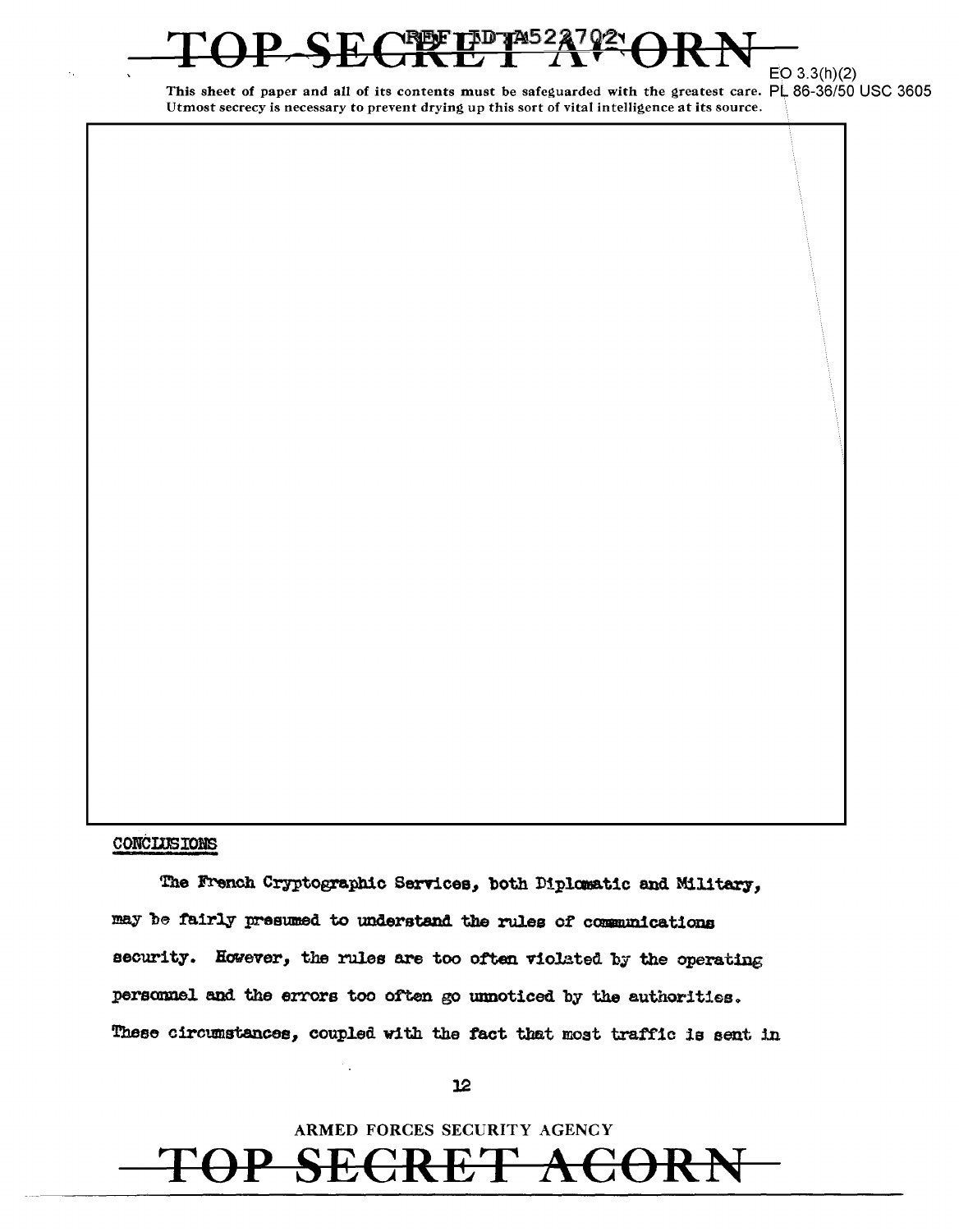|         |                                 | EO $3.3(h)(2)$       |
|---------|---------------------------------|----------------------|
| systems | or which are weakened by unwise | PL 86-36/50 USC 3605 |

methods of use, result in a communication operation in which the

elements of insecurity considerably outweigh those of security.

13<br>ARMED FORCES SECURITY AGENCY

 $\frac{1}{\sqrt{2}}$ 

 ${\bf A}$ G

4

 $\mathbf{f}$ 

H÷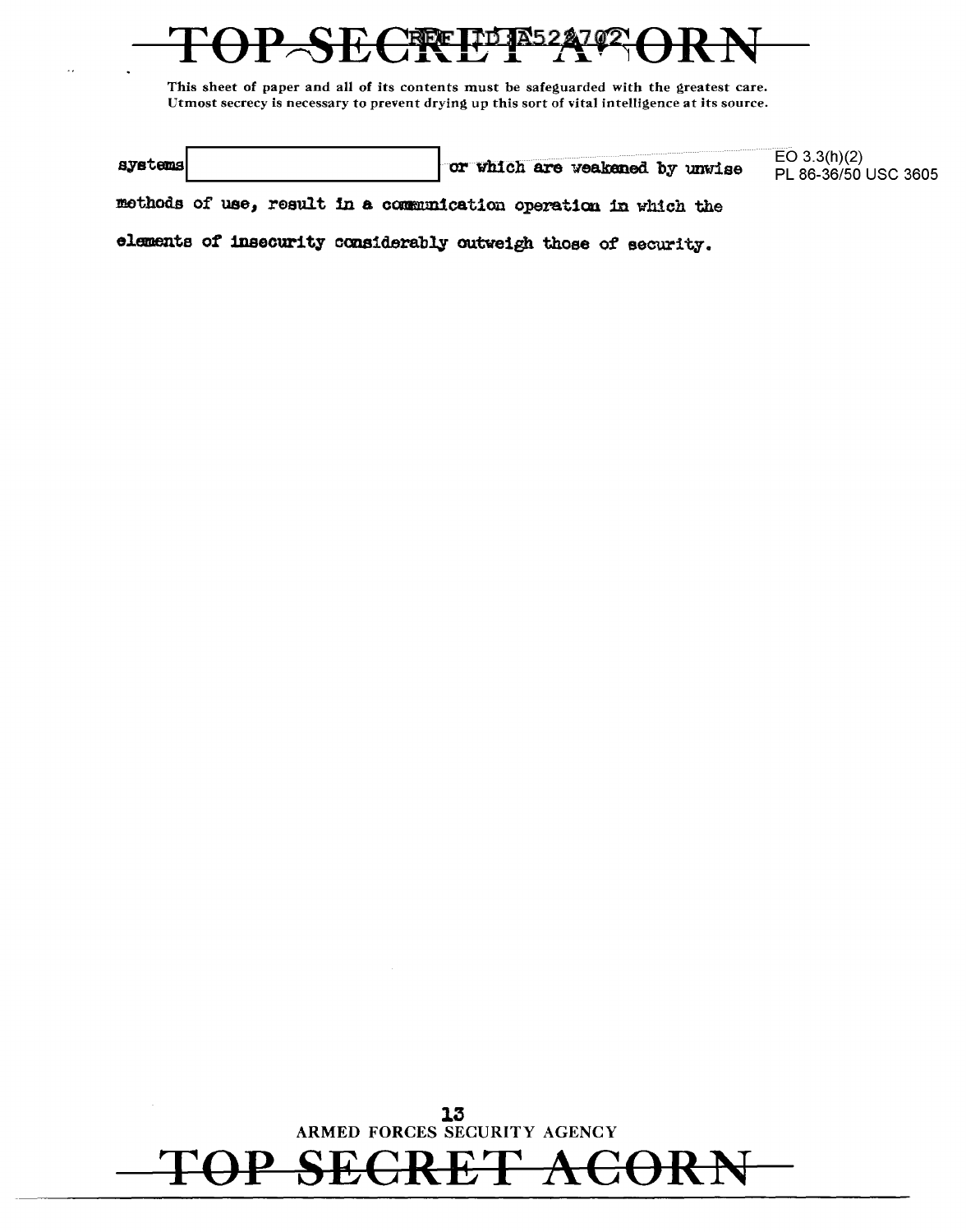TAB A

Quotations from Military Statements of Crypto-Security Doctrine

I. Source. "Instruction sur les conditions d'emploi du chiffre", 3 March 1940. Commandement en Chef des Forces Aerienne, Etat -Major General.

Chapter II, 7.

Any encrypted message sent by radio-telegraph of radio-telephone can be intercepted by monitor stations and thus constitute an element for study handed over to the enemy Cryptanalytic Services.

The results that they can expect from their labors are, in general, proportional to the number of documents available to them.

Chapter III, 8.

A cryptographic system may be compromised:

Directly:

When the methods of encryption become known to the enemy as a result of theft of a document or a machine, loss or photographing of codes or keys, espionnage, indiscretions of cryptographic personnel concerning methods in use, etc. (It isn't necessary that a document disappear for it to be compromised.)

Indirectly:

As the result of cryptographic studies that the enemy may undertake on encrypted messages which have fallen into his hands  $\ldots$ . These studies can be considerably facilitated by:

14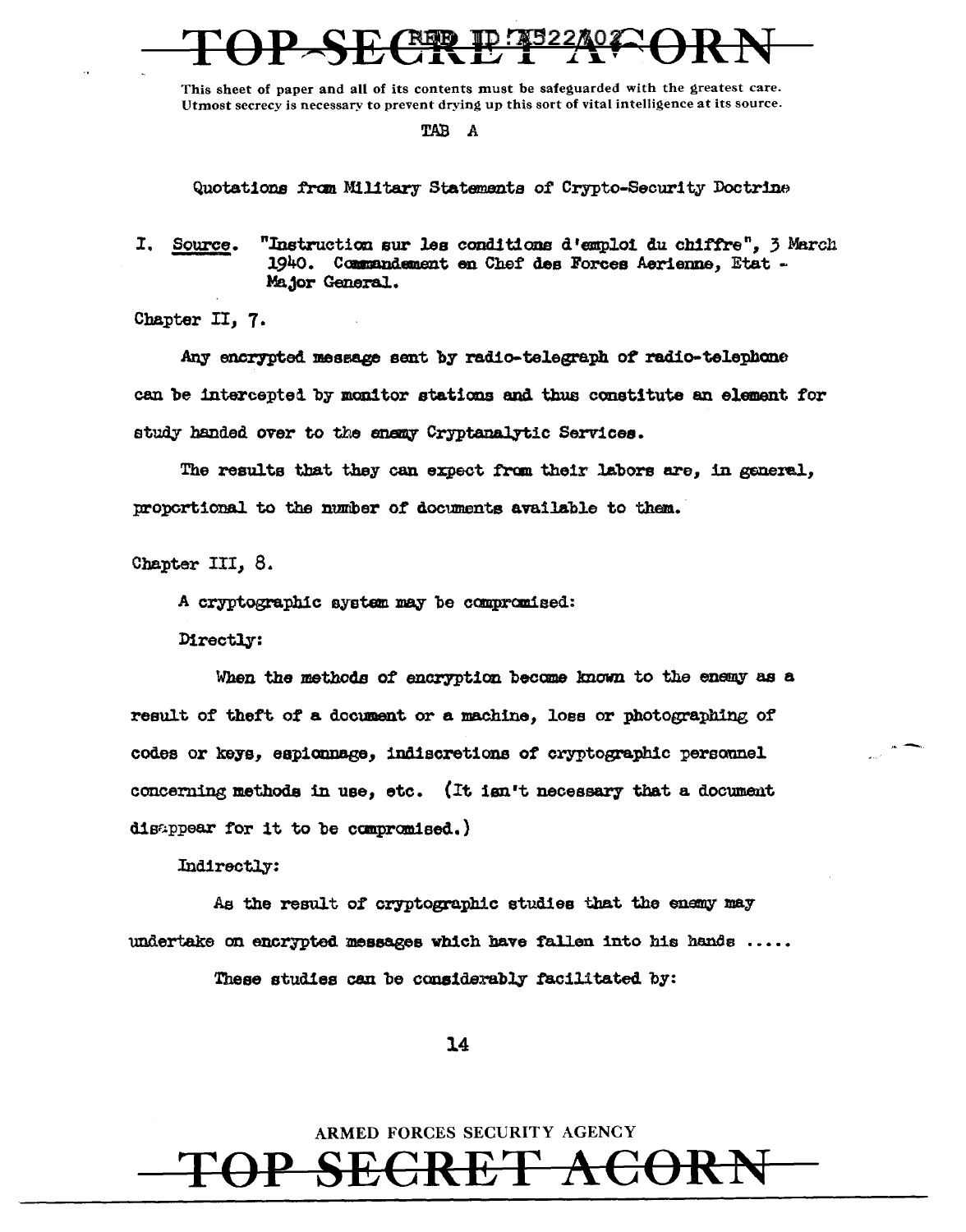Technical errors by the encryptor.

The weakness of the methods employed.

camnand; •••• Abuse of cryptography, especially in lower echelons of the

Cross-checking resulting from indiscretions by our services, etc. Chapter III, 24.

It is absolutely forbidden to mix clear and cipher in the same :message.

Chapter III, 25.

It is recommended that one avoid enciphering identical texts by means of different codes.



TOP SECRET ACORN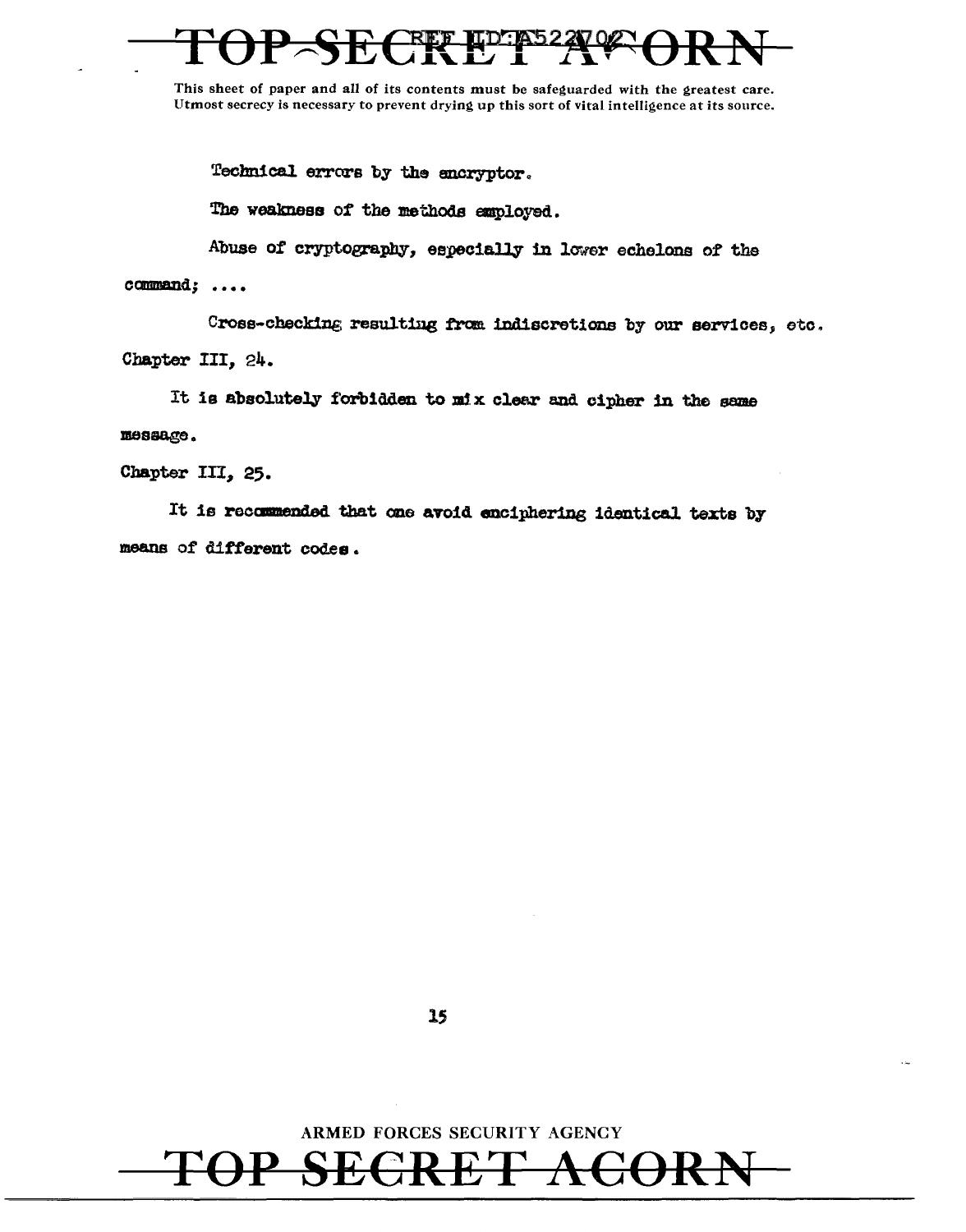$II.$ "Instruction relative a l'organisation et au fonctionne-Source. ment du service de la correspondance chiffrée. Ière Partie. Memento du Chiffreur", Secrétariat d'Etat à la Guerre, EMA, Deuxième Bureau. 1941".

The present Memento annuls and replaces the "Notice sur les Procédés de Chiffrement dans les Petites Unités" of 15 November 1929.

Part II Chapter II, General Measures of Security

1. Use of Cryptography

Encryptment is to be used only in cases of necessity.

It is not to be used if there are no serious disadvantages to transmitting the telegram in clear, or if the information to be sent or to be received can stand the delays of transmission by ordinary mail.

It is up to the authority sending the telegram to decide whether it is to be encrypted or not.<sup>8</sup>

Do not forget that indiscretion concerning a telegram the contents of which present only a relative importance can have repercussions with respect to more important telegrams.

Experience has demonstrated that it was relatively easy to procure texts of code telegrams, even when they pass only over national lines; it is therefore indispensable to take the precautions prescribed in the present Memento, even when the communications personnel is above any suspicion.

## \*\*\*\*\*\*\*\*\*\*\*\*\*\*\*\*\*\*\*\*\*\*\*\*\*\*\*\*\*\*\*\*\*\*\*\*

a. The "Instruction Secrète du 3 février 1936 relative à l'organisation et au fonctionnement du service de la correspondance chiffrée dans l'Armée en temps de paix et en temps de guerre", whose section on aryptographic security is for the most part identical to this one, inserts the following paragraph at this point: "As a rule, correspondence transmitted on French lines or going by French stations will be encoded by simple code; variants will be provided in order to increase the security of this coding procedure (change of codebook, change of encoding)."

16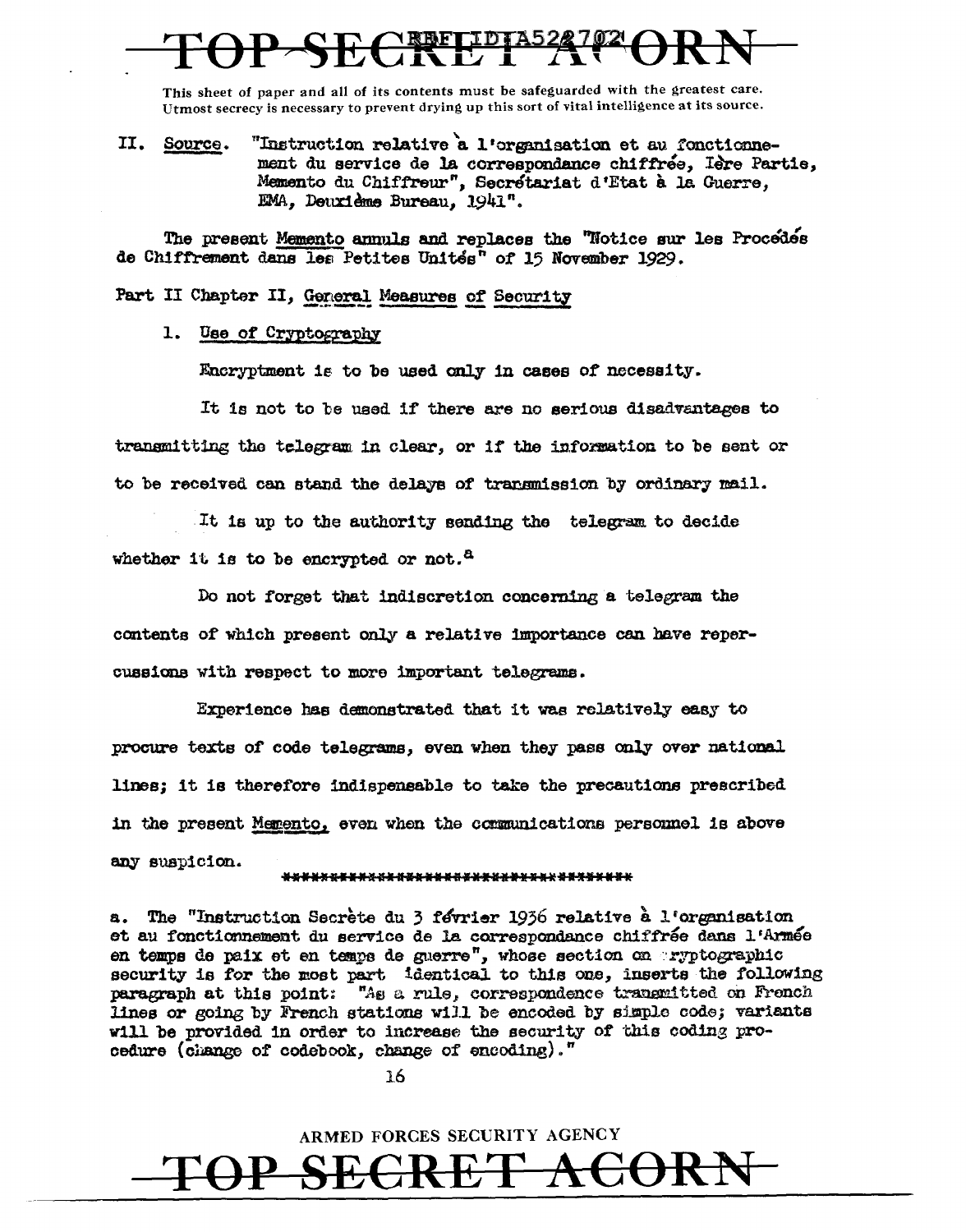# <u>प्रक्रं</u>

This sheet of paper and all of its contents must be safeguarded with the greatest care. Utmost secrecy is necessary to prevent drying up this sort of vital intelligence at its source.

 $2.$ Code Room

Let no unqualified person enter the rooms where encrypting takes place, at any rate while encrypting is going on. Do not encrypt in a room where there are non-French persons, whoever they may be, and do not install the Cryptographic Service in an office to which foreigners regularly have access.

## 3. Cryptographic Operations

Unless absolutely impossible. use only officers in encrypting and decrypting; do not entrust cryptographic operations and cryptographic documents to personnel which is constantly changing, is little or not known by the head of the Service, or does not inspire absolute confidence in him.

## 4. Safeguarding of Documents

All equipment and documents relative to encrypted correspondence must be preserved with the greatest care in a secure place, insofar as possible in solid pieces of furniture. provided with secret locks.

Do not let the codebooks be seen by persons who do not have to use them. Their dimensions, in fact, would give indications on their structure and the size of their vocabulary. The changing of a codebook, revealed by the change in color of the cover is a valuable indication for unauthorized persons. Same precautions, of course, for secret instructions and papers which have served in the cncryptment.

Open the cipher machines only for ciphering operations. Then lock them during periods of non-use. Do not leave the machines "on key" during their moving.

> 17 ARMED FORCES SECURITY AGENCY

 ${\bf E}'$  $\leftrightarrow$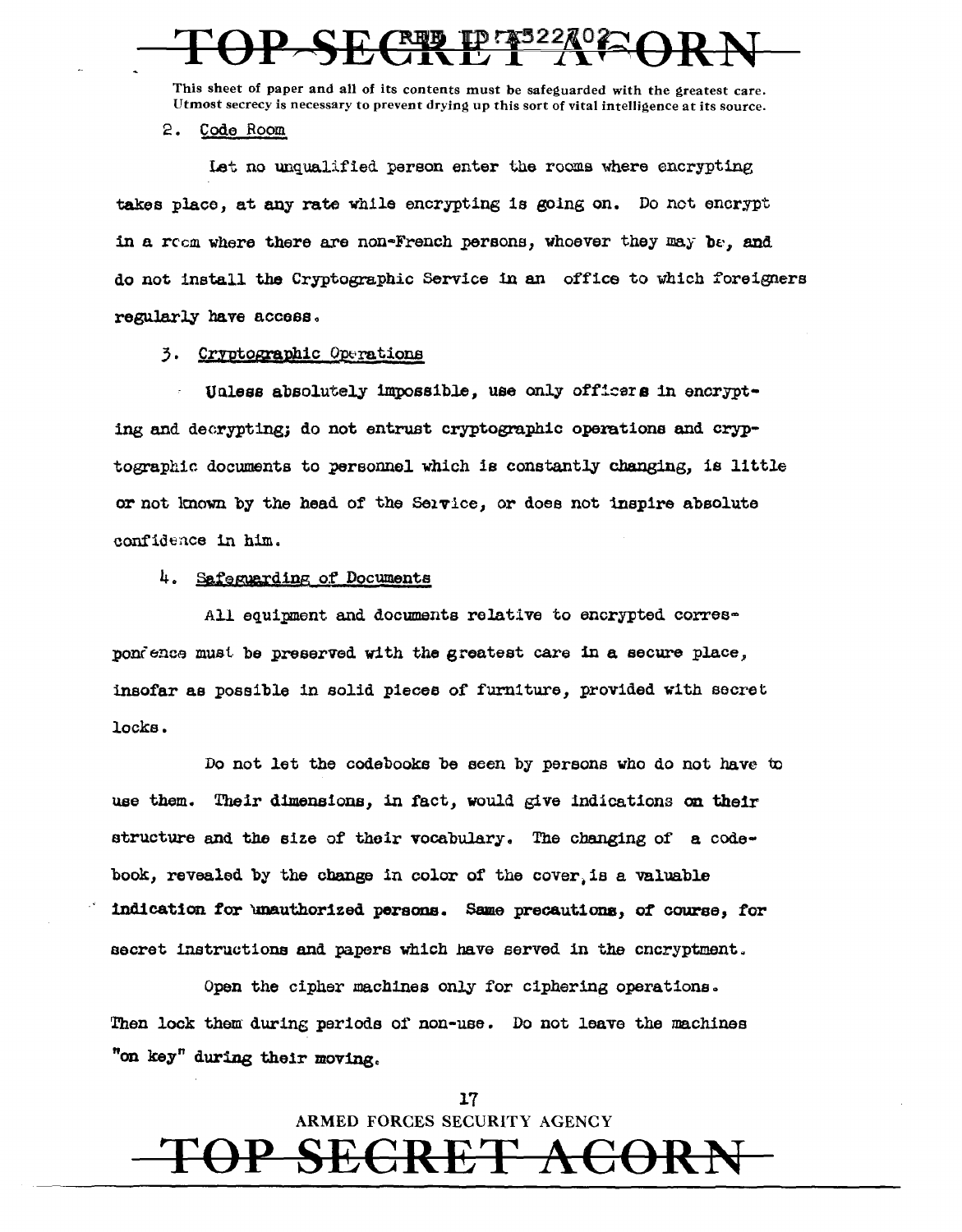If a machine is damaged. never entrust the repair of a part to a non-qualified person ( a civilian worker, for example). Request the exchange of the machine for a machine in good condition.

It is strictly orbidden to keep information or documents concerning encrypted correspondence on one's person or in personal articles of furniture. It is absolutely forbidden to make extracts from codebooks under the pretext of collecting frequent words. Loose sheets are the sort of thing that can become lost or are in danger of being sneaked away more easily than documents.

5. Cryptographic Worksheets

All papers which have served in encrypting and decrypting are secret documents, of the same importance as the codebooks and machines themselves.

These worksheets must be burned (and not only torn up) as soon as they as they are no longer useful.

6. Use of the telephone

Give no information by telephone relative to cryptographic operations or explanations on a cryptographic system. Everyone has had the experience of hearing others in convergation over the telephone. It is therefore a very insecure way of corresponding.

7. Wording of telegrams. Discretion to be observed.

It is forbidden anyone having knowledge of an encrypted telegram to speak of it to any person whomsoever who is not qualified

The preceding two paragraphs do not appear in the "Instruction Secrète" of 1936. The "Instruction Secrete" of 1936 adds the following paragraph: ''Burn the old key as soon as the new one is put into service". 18.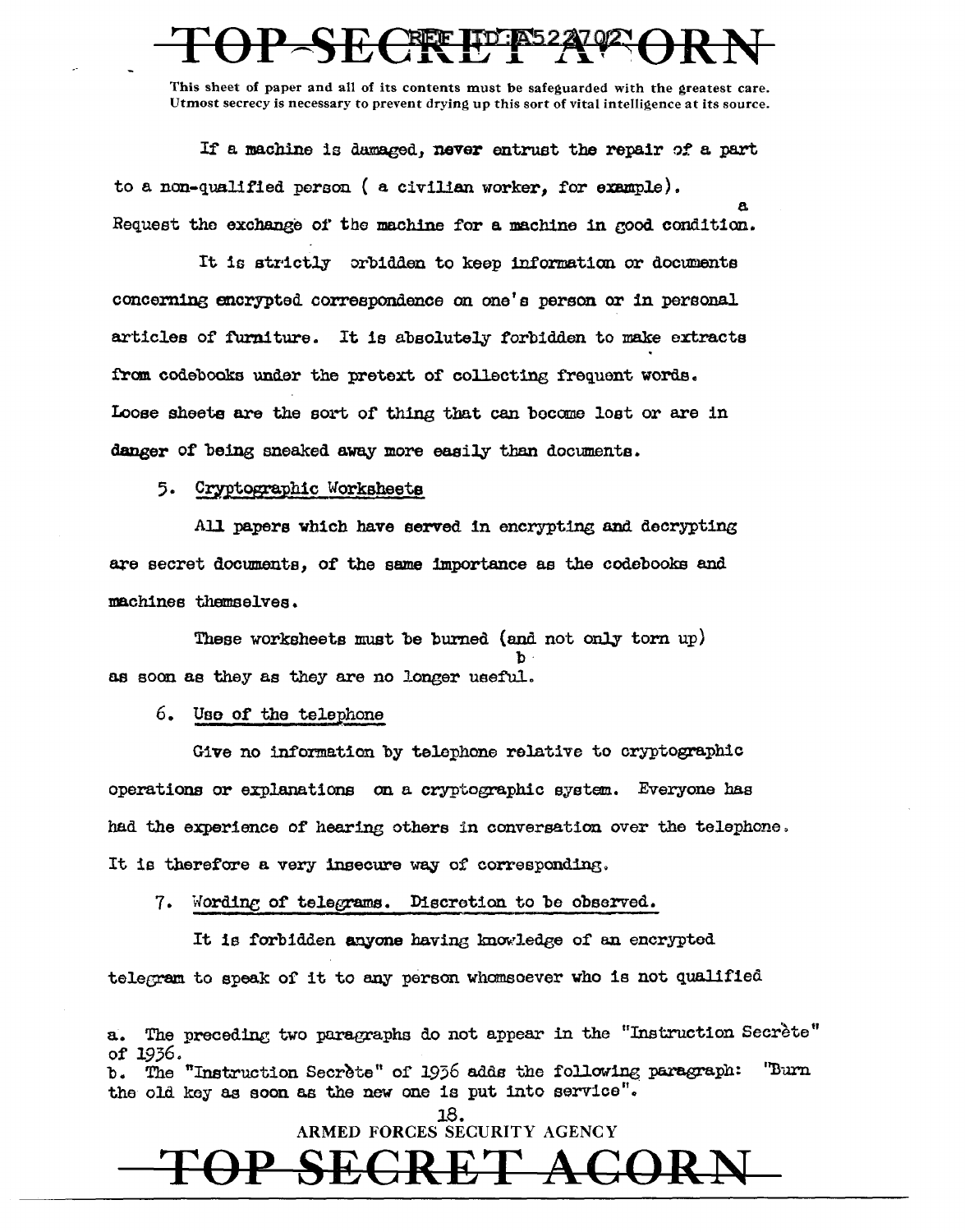to know about it.

Any indiscretion, however insignificant it may appear, is in fact of such nature as to compromise, sometimes irremediably, the secrecy of a document.

8. Paraphrasing of telegrams

It is forbidden to reprocuce textually and explicitly an encrypted telegram in a report, even if it is a secret one.

When the receipt of an encrypted telegram obliges any authority whatever to give orders or instructions relating to it, or to make a communicationn to another Department or to the press, all provisions must be made eo that these orders, instructions or communi~ cations never permit the reconstruction of the telegram by anyone whomsoever.

The paraphrasing of the communications to the press must be done with the greatest care, that is, the text must undergo such changes of form that, all the shades of meaning being respected, the initial wording could not be recognized or reconstructed (change the words, especially the beginnings and ends, bring together into a single copy, the parts of the same te1egram, etc.)

Th1e precaution is *or* capital. importance and the author *or* the communication is accountable if it is not carried out.

19

ARMED FORCES SECURITY AGENCY TOP SECRET ACORN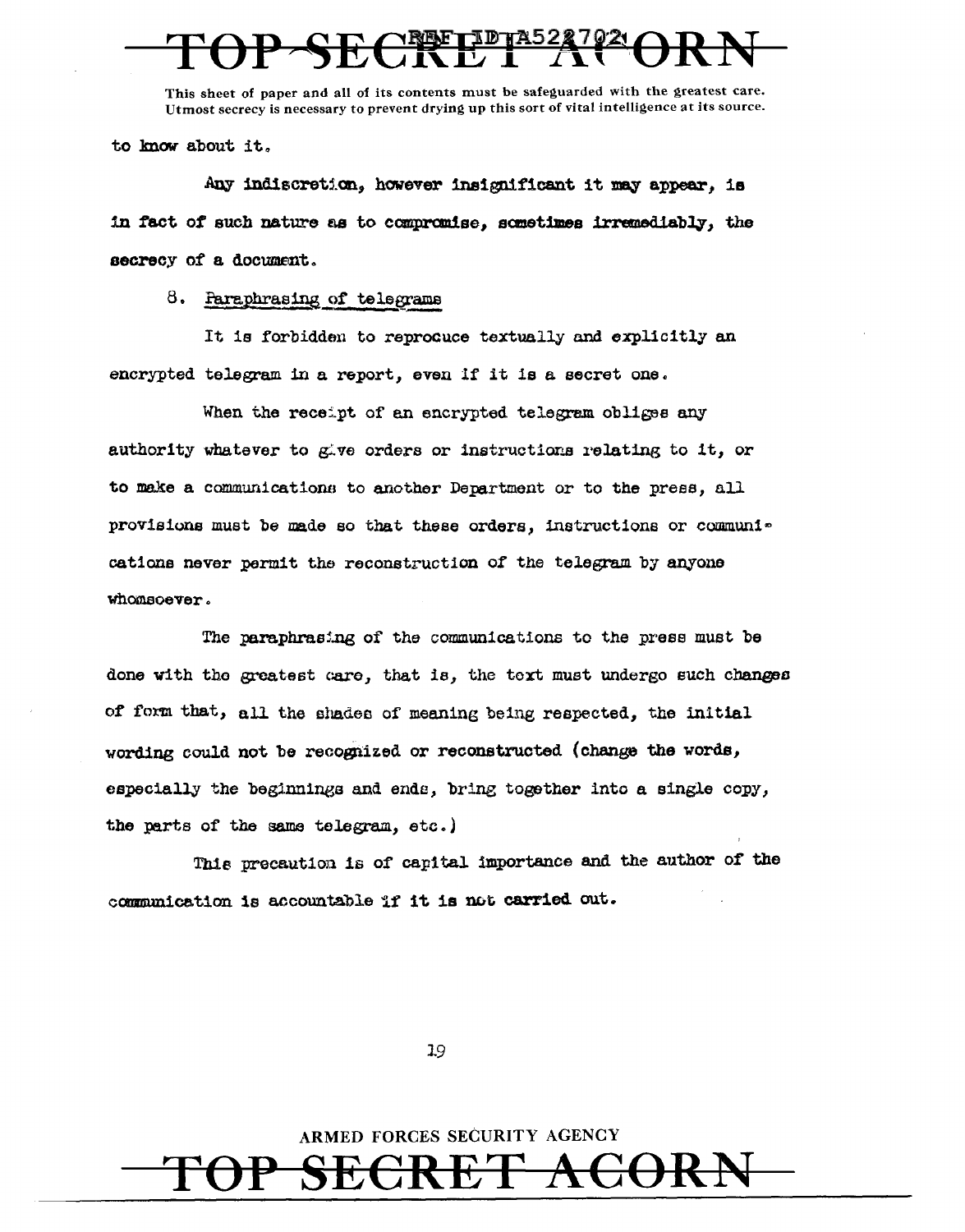# Chapter III. Technical Security Measures

## 1. Drafting of telegrams

Cryptanalysts base their work upon repetitions of groups. Consequently, have the authorities who draft the telegrams adopt, if possible, a restrained style, stripped of useless formulas, approaching what is called telegraphic style.

The Cryptographic Service does not have the right to change a wording unless it has been expressly authorized to do so by the authority from which the telegram emanates. But it has the right to propose to that authority any changes in wording susceptible of avoiding lengthiness, spell groups, repetitions of groups, in a word, everything that can afford an opening for cryptanalytic study.

The Cryptographic Service is, however, qualified to make slight changes in form such as the transferring of the number and references, which the drafters usually place at the beginning of a telegram, to the end.

## 2. Encrypting of telegrams

(a) Be well acquainted with the cryptographic documents. Apply strictly the cryptographic rules which indicate the way to use them. When the encrypting system chosen involves the use of a codebook, the telegram must be encoded in such a way as to utilize to the fullest the facilities afforded by that codebook through the use of

This paragraph does not appear in the "Instruction Secrete" a. of 1936.

20

# ARMED FORCES SECURITY AGENCY

╋╧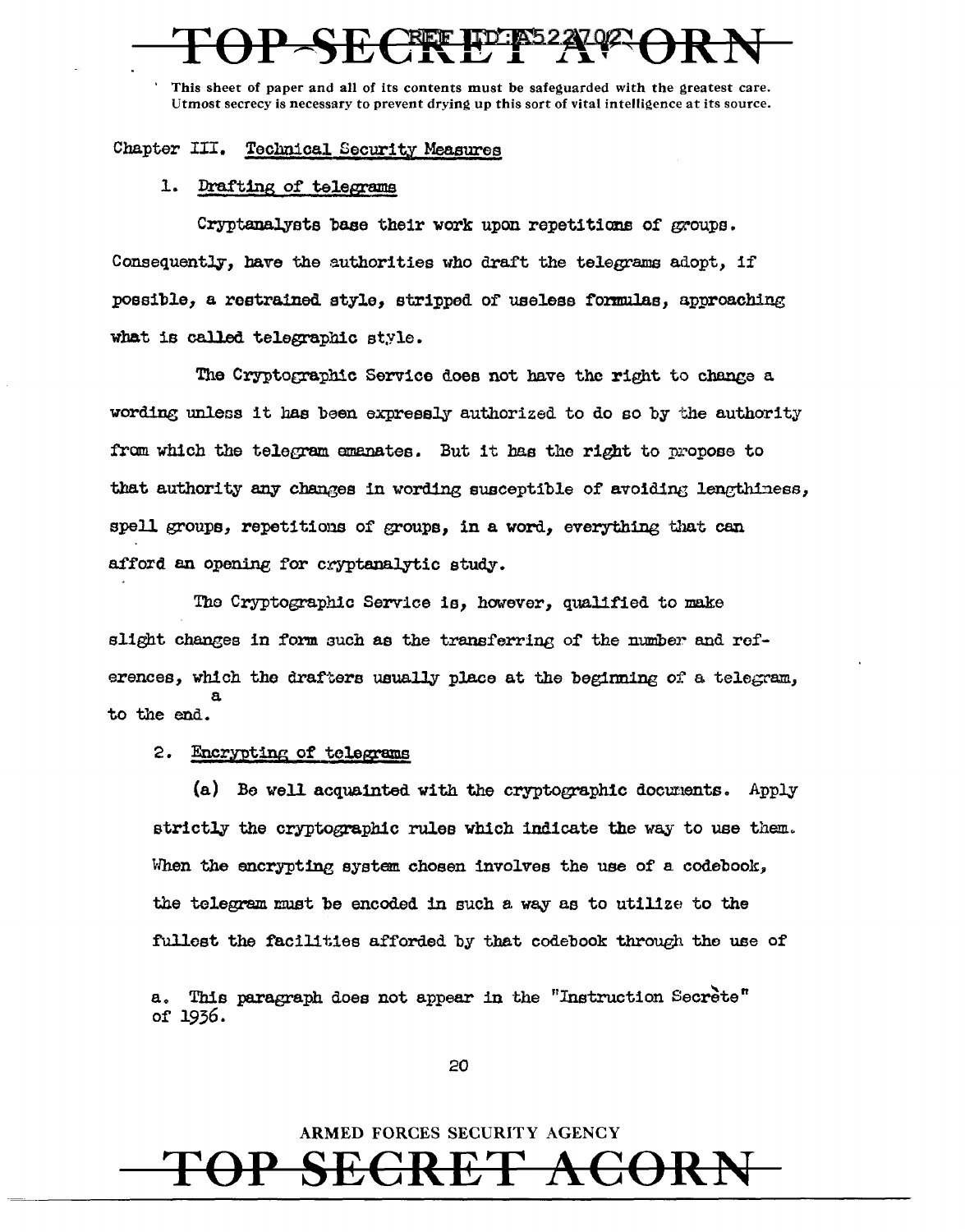sentences or expressions which appear in it, and to avoid repetitions or spell groups. Thuo several groups are gained in a telegram. (b) When a word does not exist in the codebook, spell it out in syllables or letters which are encoded sucessively.

Several consecutive words thus encoded by their consecutive parts are separated from each other by a null group when this precaution seems necessary for the clarity of the translation. Use the group "Separation of spell groups" if that group appears in the codebook.....

 $(c)$  Encoding of repeated words.

If a repeated word has several variants in the codebook use them in turn.

If it has no code group and must be spelled by syllables, spell it in a different manner each time it recurs .....

 $(d)$  Stereotyped formulas.

Avoid the frequent use of set textual formulas, called stereotyped, such as "I have the honor of reporting to you", "in reply to your telegram", etc.

These formulas give rise to series of groups in which repetitions frequently arioe.

(e) Use of null croups

To conceal repetitions of groups in the formulas often employed. such as the storcotyped formulas referred to atove, it is recommended that they be disguised by the null groups. These are interspersed among the words or syllables or else, in short telegrams

21

ARMED FORCES SECURITY AGENCY TOP SECRET ACORN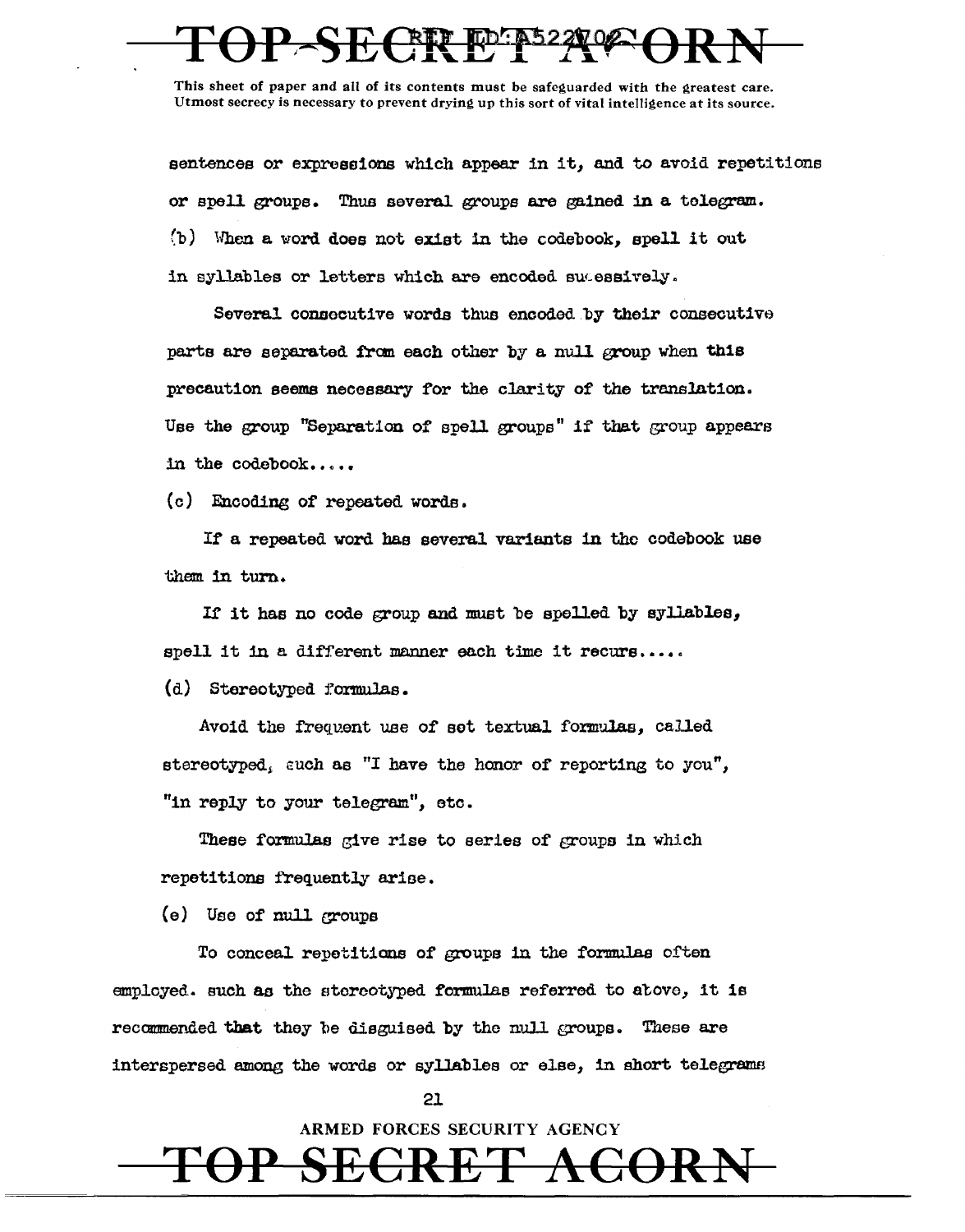of one or two groups. placed at beginning or end.

Null groups are also advantageously employed under the following conditions: Placed at the beginning or end of an encrypted text, they prevent the cryptanalyst from making hypotheses on the beginning or end of the telegram, hypotheses which practice often shows to be fruitless.

Interspersed between two letters or two syllables which are repeated in a spelled word, they hamper the work of the cryptanalysts.....

Finally, used to represent punctuation in place of groups specially designed for that use, they avoid the repetition of those groups.

 $(f)$  Use of punctuation and grammatical formulas

Suppress unnecessary articles and conjunctions in the process of encrypting.

Use punctuation and grammatical formulas only in case of absolute necessity, when their use is indispensable for the understanding of the text.

The observance of these rules presents the double advantage of reducing the length of the telegram and of avoiding repetitions.

In general a verb in the present tense is given through its infinitive, and a past participle after an auxiliary by the infinitive.

22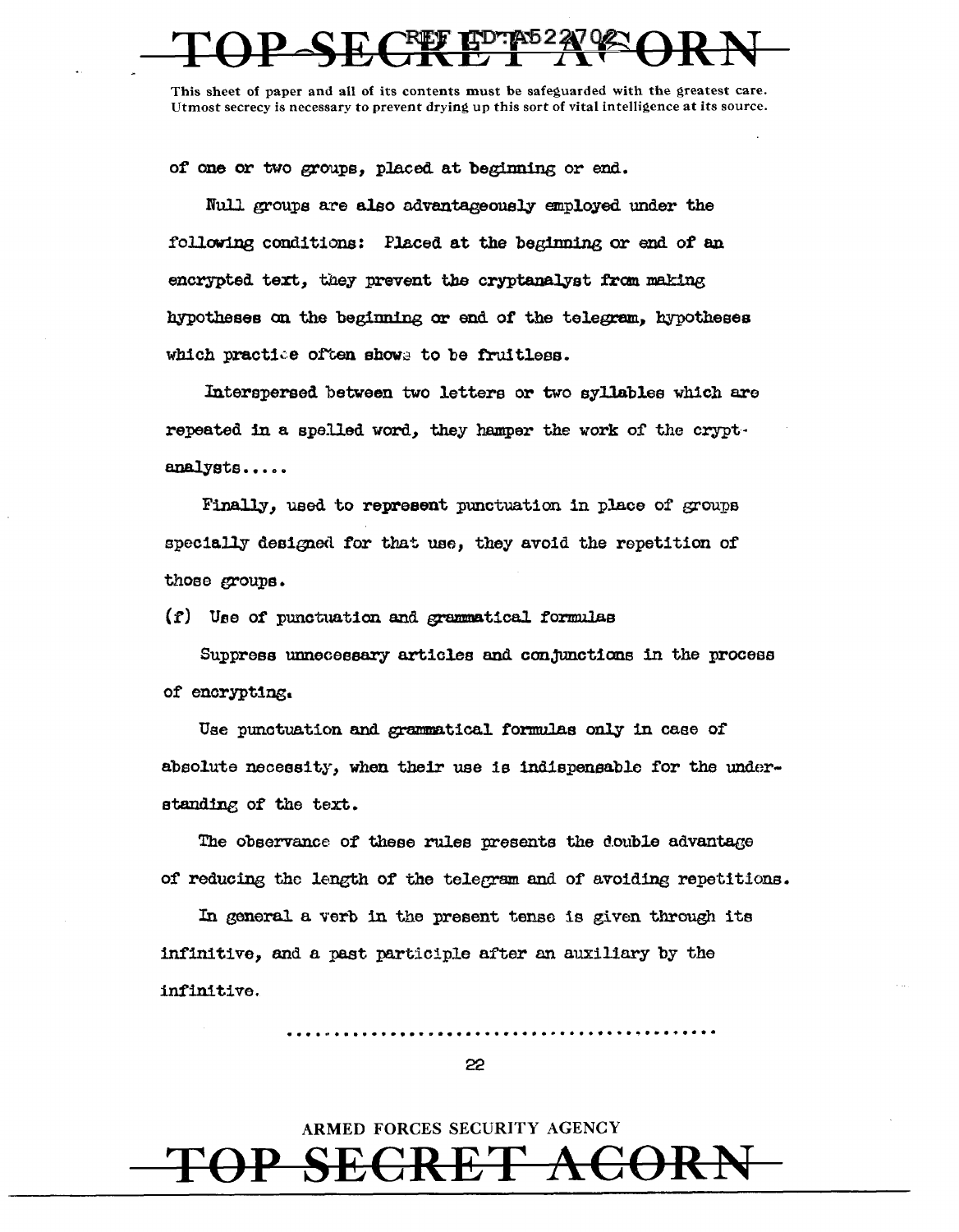# **HE CEAR**

This sheet of paper and all of its contents must be safeguarded with the greatest care. Utmost secrecy is necessary to prevent drying up this sort of vital intelligence at its source. (i) Never send two telegrams with the same text, either one 1n

clear and the other in cipher, or one encrypted with one codebook and. the other with another codebook, or even with another key. If a telegram is intended for two authorities who do not have the same materials for corresponding, introduce null groups at beginning and end. The length can be changed by introducing prepositions and articles, and by encoding 1n separate words the formulas which appear ready made 1n the codebook, or again by dividing the two telegrams into parts in an altogether different way.

## 3. Dividing of telegrams

When the draft of a telegram is very long or when, because of many null groups, the number of groups must be increased, it ie advisable to divide that telegram into several distinct telegrams......

Each of the parts must then be encrypted by means of a different key if the encrypting system permits.<sup>8.</sup>

a. This is followed in the "Instruction Secrete" of 1936 by:

"4. Precaution to be observed in the use of radio.

"The intensive use of radio, an insecure means of transmission, imposes an even stricter discipline in the matter of encrypting in that, since the waves can be intercepted by any unauthorized person, the informetion entrusted to radiotelegraphy can be exploited by foreign intelligence services.

"Consequently, it is important to apply strictly all the regulations on the subject of precautions to be taken:

> "a. To preserve the secret nature of all the cryptographic documents;

''b. To let thaee documents be used cnly by absolutely qualified persons, as a rule officers, who are alone responsible for the documents which are entrusted to them (Codes and Methods of using them.).

"All radio-telegrams must be superenciphered. It is absolutely forbidden to send radio telegrams in unenciphered code."

 $25$ 

ARMED FORCES SECURITY AGENCY

TOP SEGRET ACORN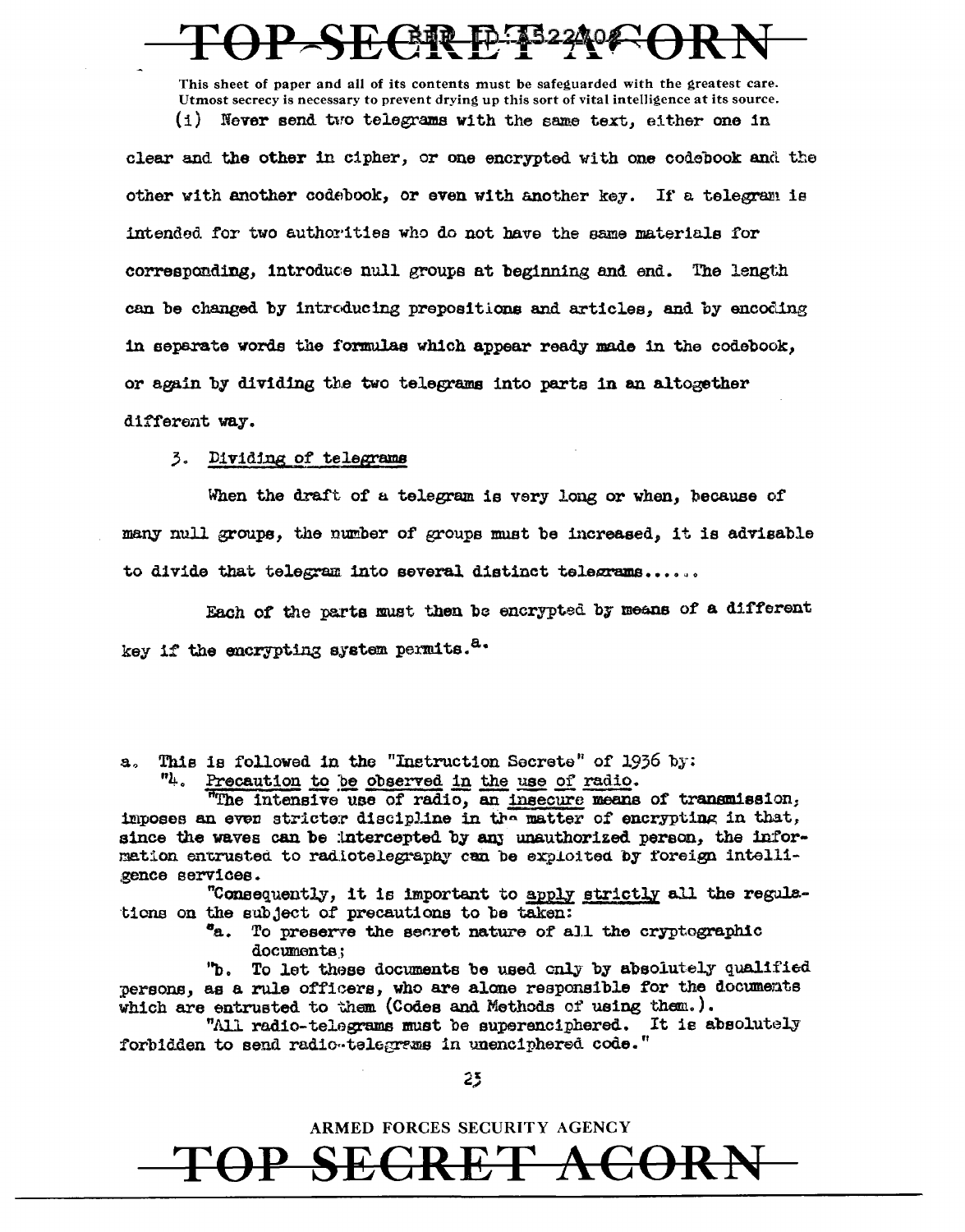Chapter IV. Errors, Repetition and Verification of Telegrams.

# 3. Reply to Verification Requests

Any Cryptographic Service which receives, by encrypted telegram, a request for verification of a cryptogram encrypted by it, must proceed in the following manner:

a. Verify the original encryptment, and, if it is found to be correct, send back exactly the same encrypted text with the same number, without modifications or additions;

b. If the original encryptment is incorrect, or if you no longer have the documents necessary for verification, send a new telegram, modifying the wording as much as possible, above all the beginning and the end, and indicating that it is a verification. Nothing in the new cryptogram must recall the first one.

The new telegram will receive a number different from that of the first.

Date and time will be those of the verification, and not those of the original telegram.

 $24$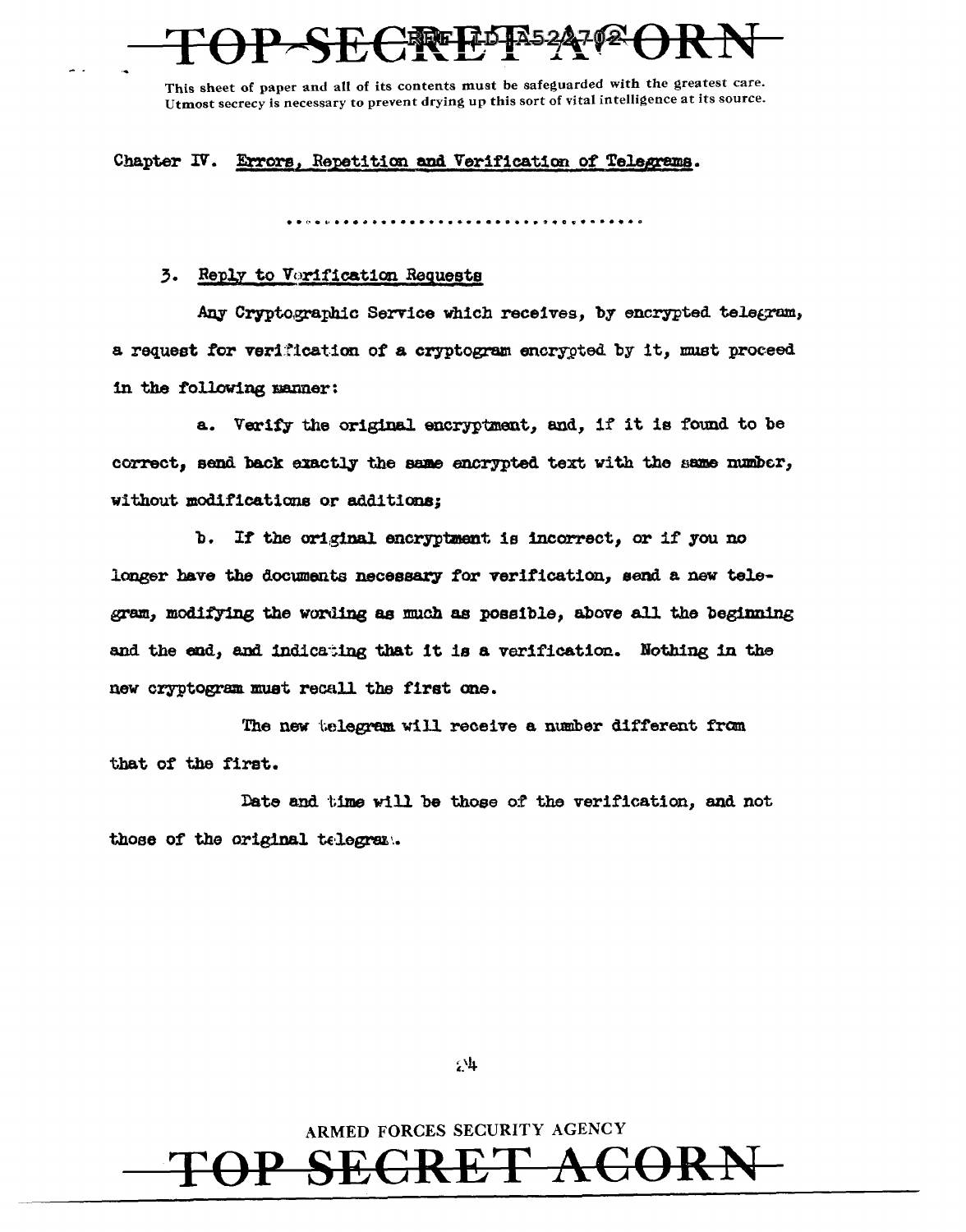# $E^{D \kappa}$   $\frac{3522}{1}$  $L$  Enel A

This sheet of paper and all of its contents must be safeguarded with the greatest care. Utmost secrecy is necessary to prevent drying up this sort of vital intelligence at its source EO 3.3(h)(2)

PL 86-36/50 USC 3605

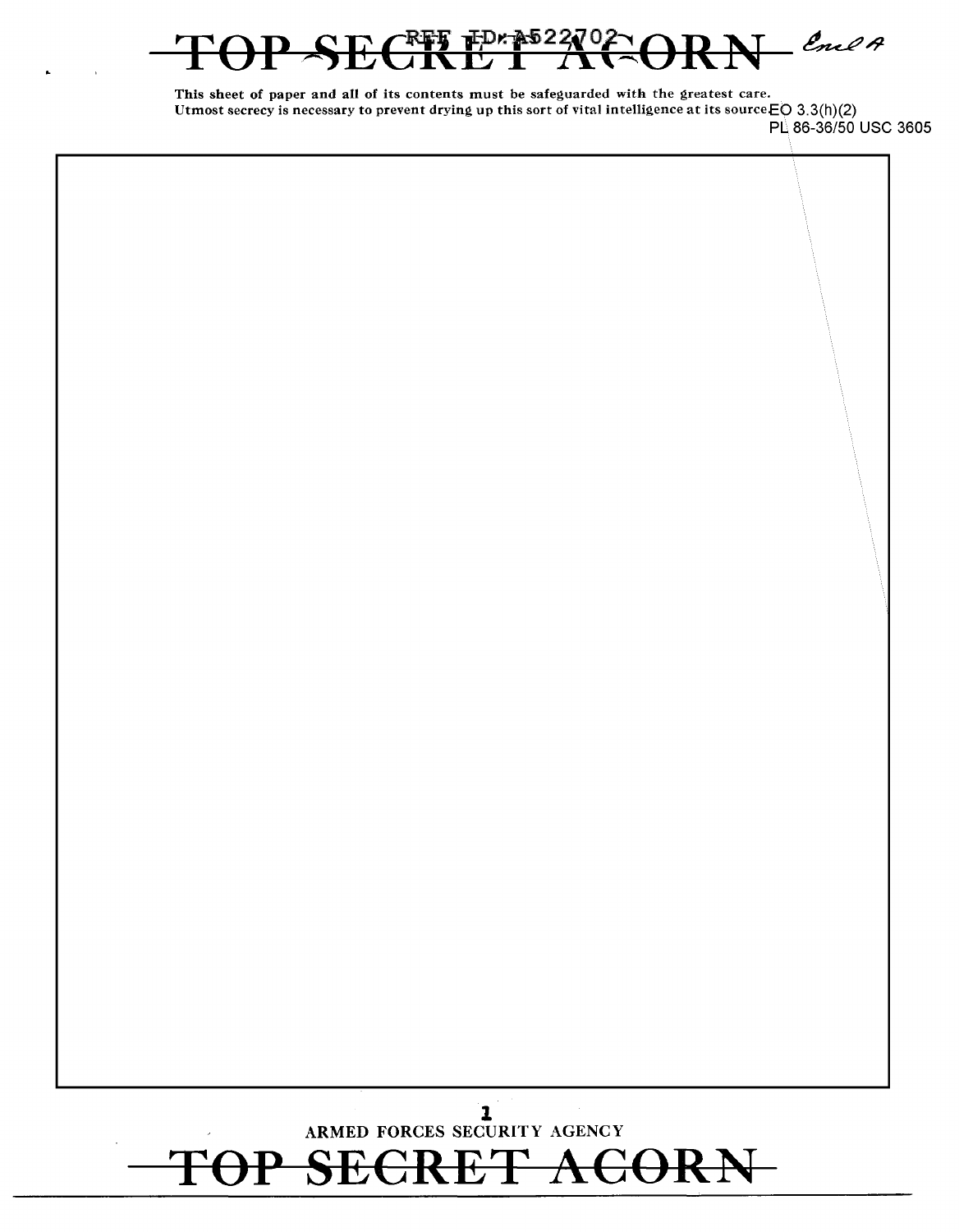

**SECRET ACOR** 

 $C^{\text{RPF}}$ LD  $\mathbb{R}^{52}$ 2 $^{\text{2}}$  $\Theta$ RN  $_{\text{\tiny{EO}}$ 3.3(h)(2) PL 86-36/50 USC 3605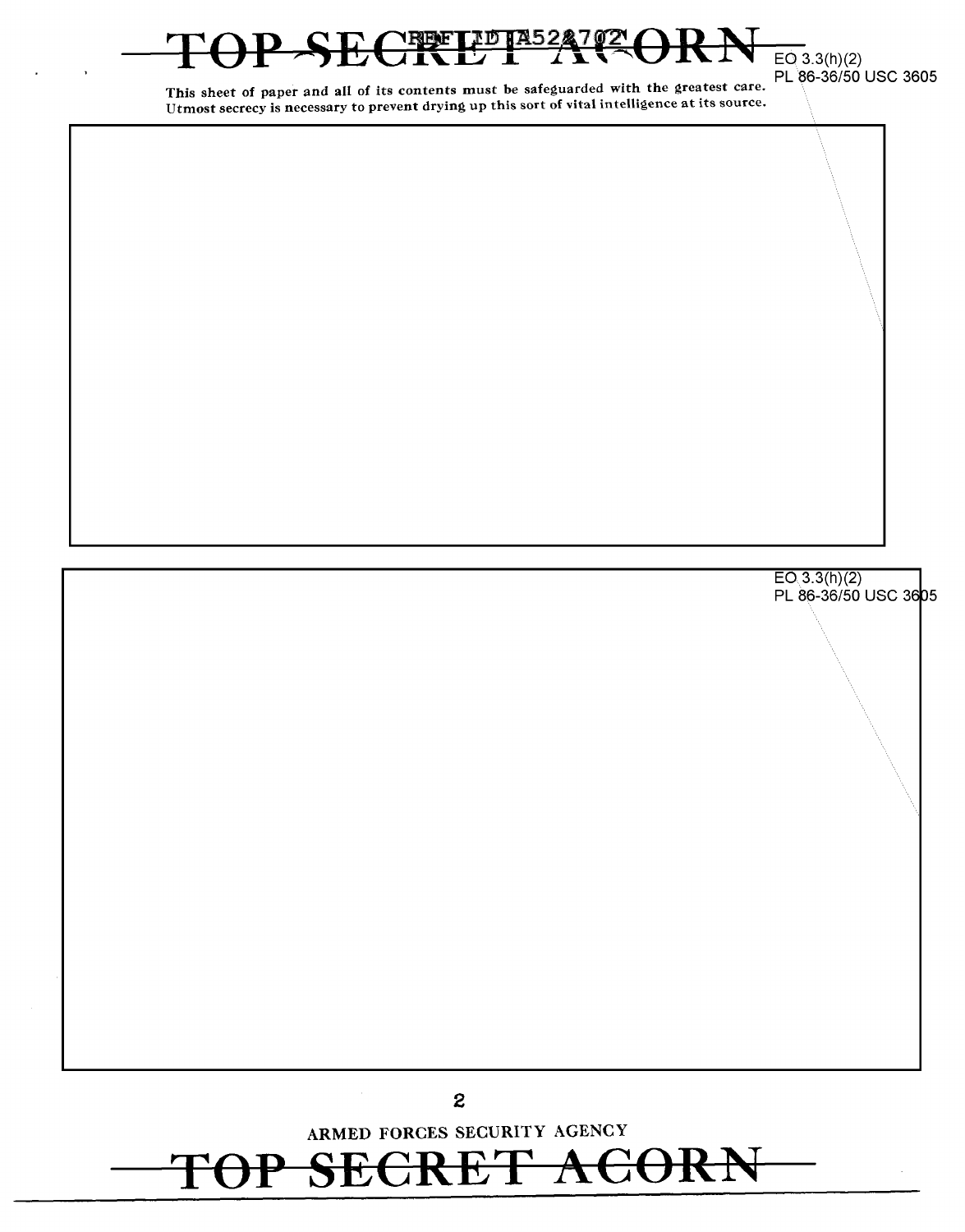# **E CREE EDE AS 22 22 02 CORN** EQ 3.3(h)(2)

 $\ddot{\phantom{a}}$ 

This sheet of paper and all of its contents must be safeguarded with the greatest care.  $PL\$ 86-36/50 USC 3605 Utmost secrecy is necessary to prevent drying up this sort of vital intelligence at its source.

# **ARMED** FORCES SECURITY AGENCY TOP SECRET ACORN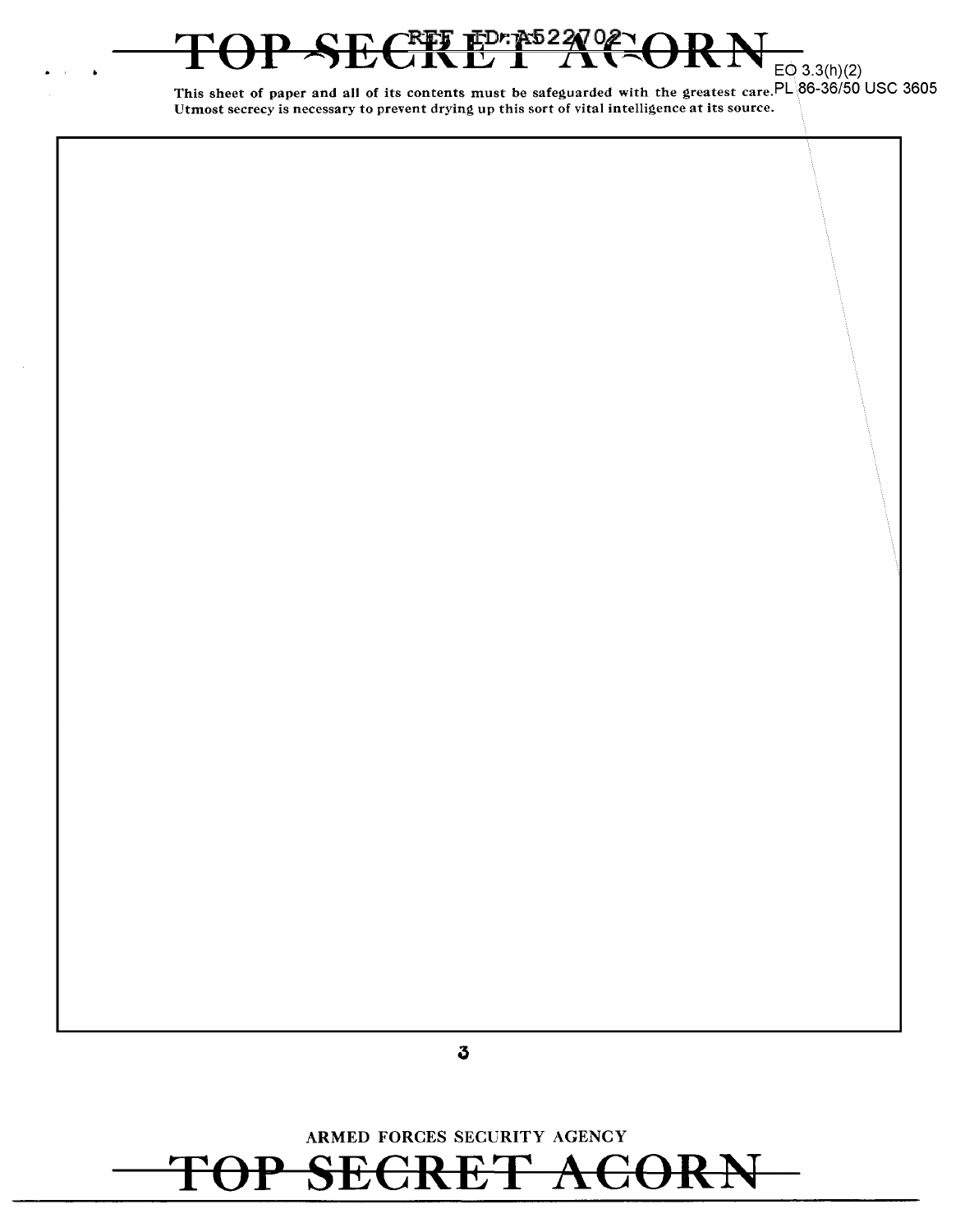# $=$  Each A pA52

This sheet of paper and all of its contents must be safeguarded with the greatest care. Utmost secrecy is necessary to prevent drying up this sort of vital intelligence at its source.  $EQ$  3.3(h)(2) PL\86-36/50 USC 3605

**9 April 1951** 

| TOP SECRET ACORN | ARMED FORCES SECURITY AGENCY |  |
|------------------|------------------------------|--|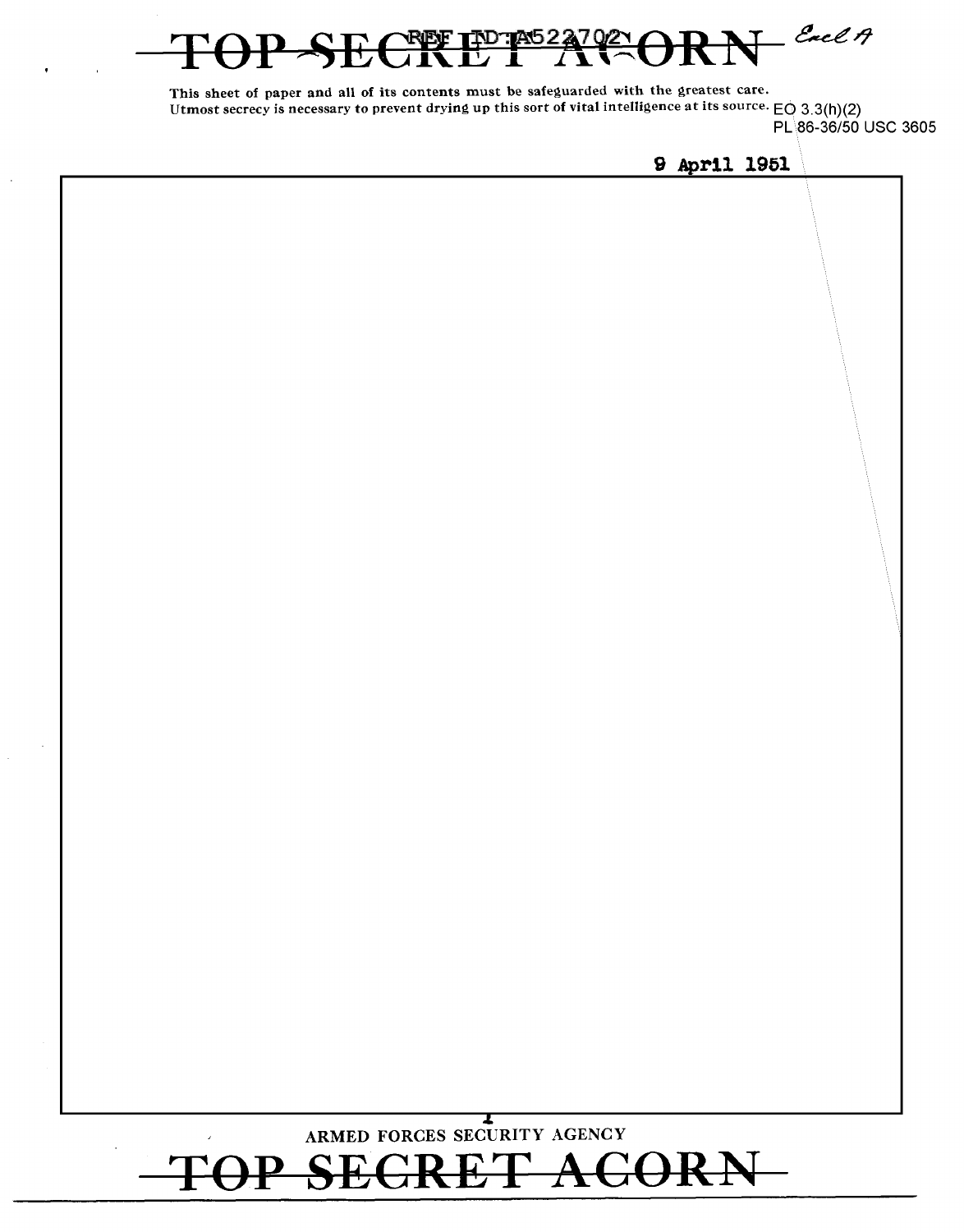# $-$ **SECRUTADIADIZA (VZLORNEO 3.3(h)(2)** PL 86-36/50 USC 3605

This sheet of paper and all of its contents must be safeguarded with the greatest care. The secrecy is necessary to prevent drying up this sort of vital intelligence at its source.

// *//*   $\lambda_{\rm c}$ **2** EO 3.3(h)(2) PL 86-36/50 USC 3605 ARMED FORCES SECURITY AGENCY

**SECRET AC** 

 $\|\setminus\|$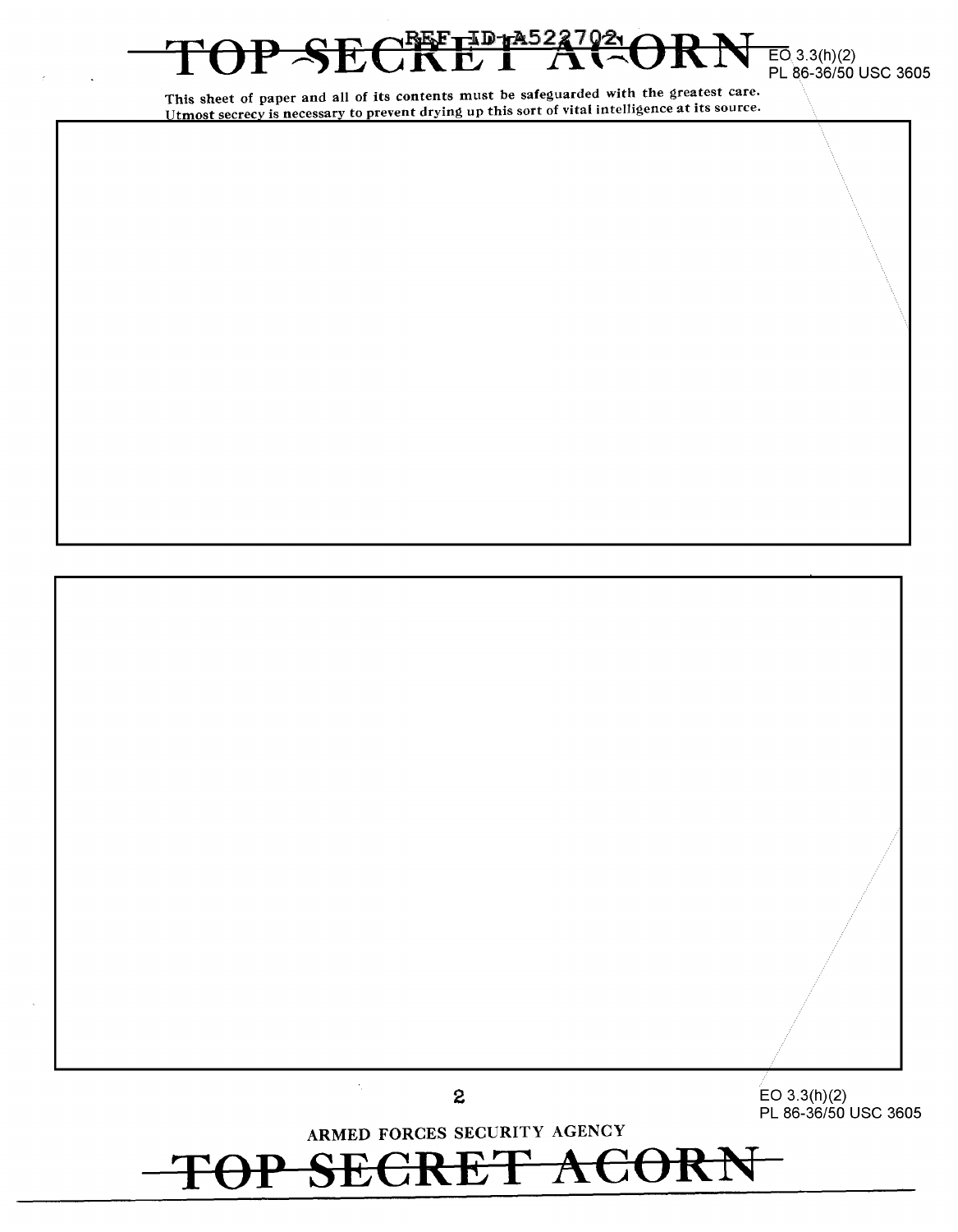## ARMED FORCES SECURITY AGENCY <del>CRET ACORI</del>  $\mathsf{P}$  $\mathbf{S}$ 七

 $\sqrt[0]{2}$ 

EQ 3.3(h)(2)

CRET I

TOTAS22

Utmost secrecy is necessary to prevent drying up this sort of vital intelligence at its source.

This sheet of paper and all of its contents must be safeguarded with the greatest care.  $PL$  86-36/50 USC 3605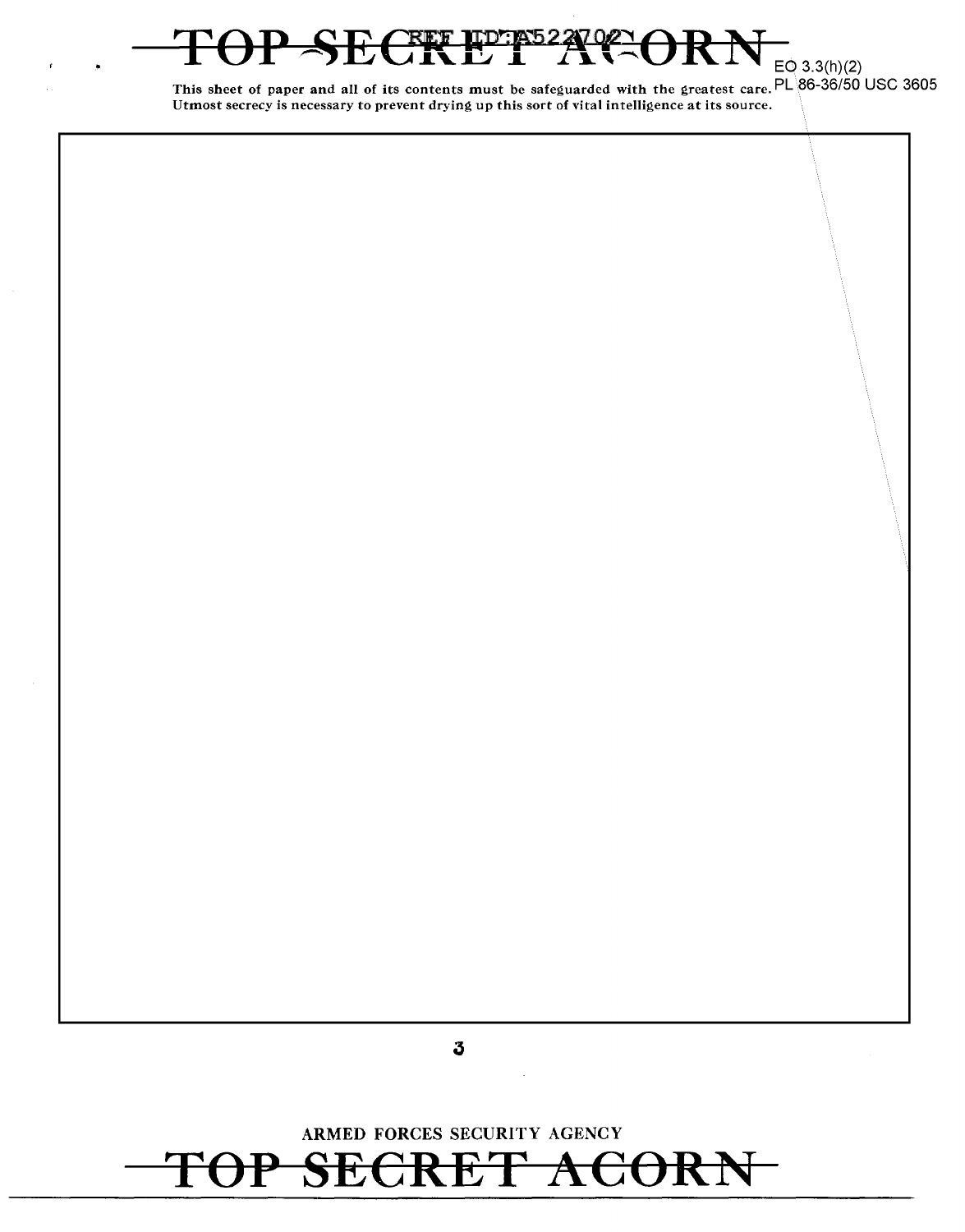### FD:PS227  $702 -$ Enel A 꿕<br>그

This sheet of paper and all of its contents must be safeguarded with the greatest care. Utmost secrecy is necessary to prevent drying up this sort of vital intelligence at its source. EO 3.3(h)(2) PL\86-36/50 USC 3605

**9 April 1951** 

# **l**  ARMED FORCES SECURITY AGENCY TOP SECRET ACORN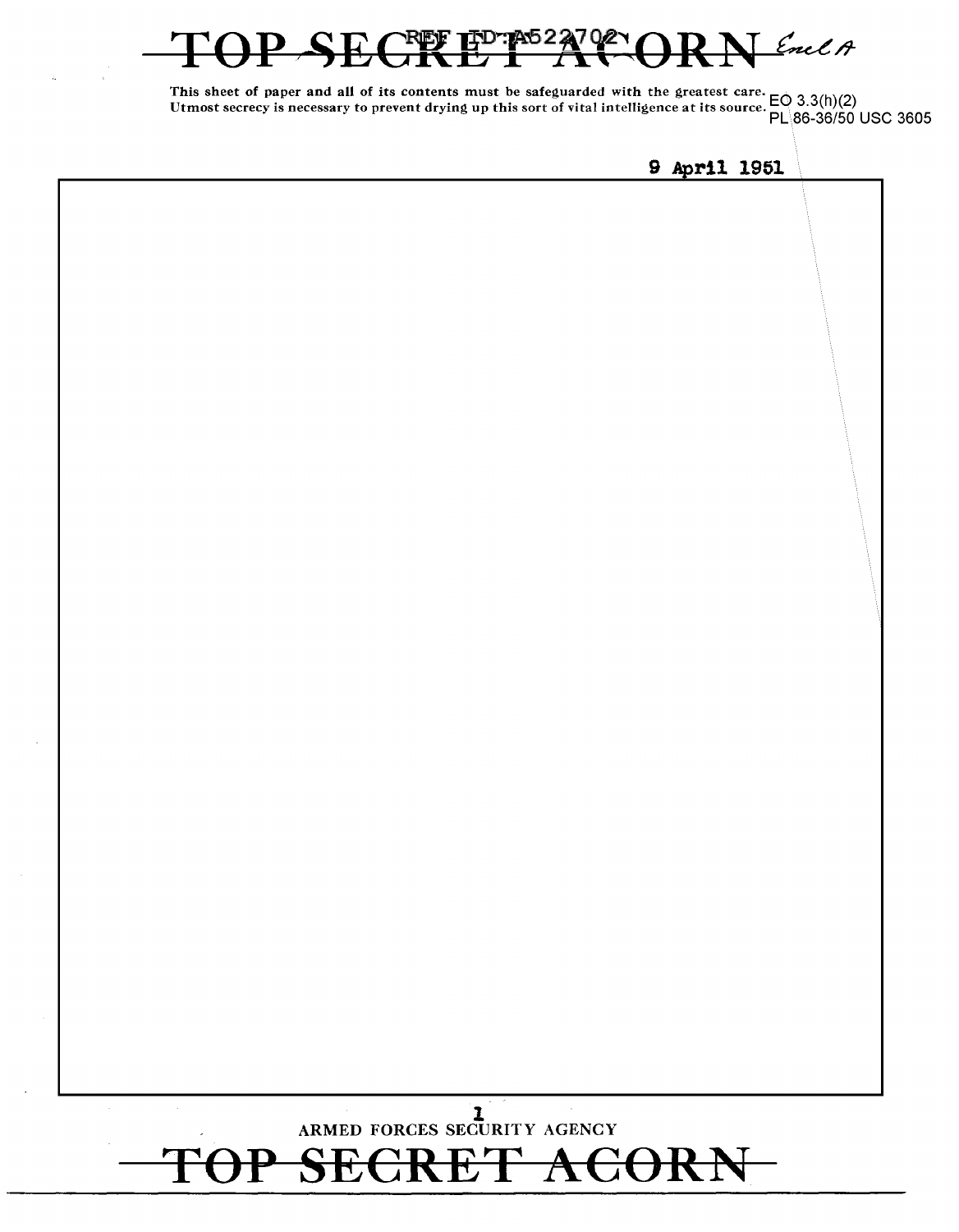# **fid** *y* **4522**  $\overline{EO}$  3.3(h)(2)<br>PL 86-36/50 USC 3605

This sheet of paper and all of its contents must be safeguarded with the greatest care. Utmost secrecy is necessary to prevent drying up this sort of vital intelligence at its source.

 $\hat{\mathcal{A}}_1$ **2** EO 3.3(h)(2) PL 86-36/50 USC 3605 ARMED FORCES SECURITY AGENCY  $\text{TOP}$  SEGRET ACORN-